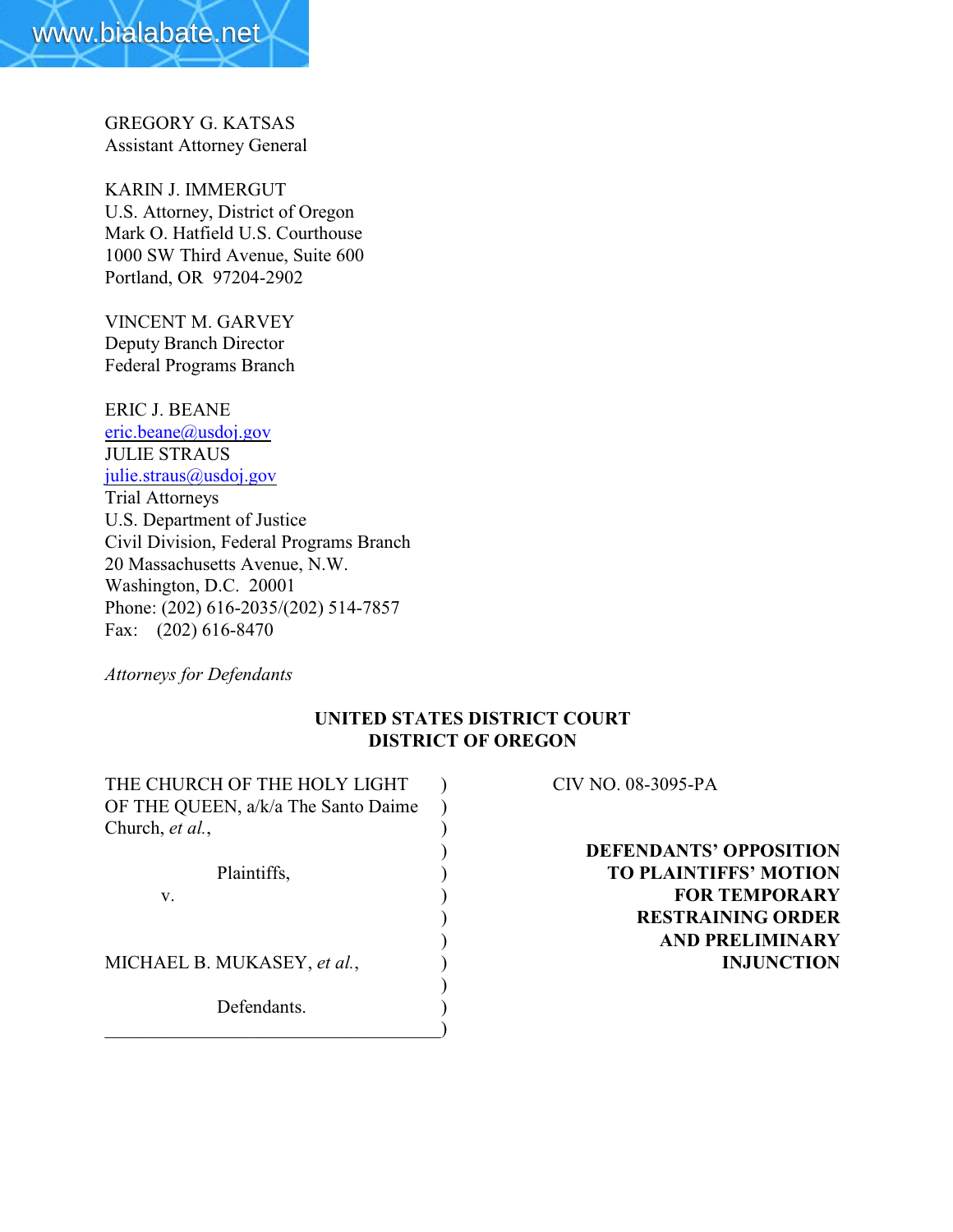# **TABLE OF CONTENTS**

| I.  |           | PLAINTIFFS HAVE NO LIKELIHOOD OF SUCCESS                             |  |  |  |  |
|-----|-----------|----------------------------------------------------------------------|--|--|--|--|
|     | A.        | Plaintiffs Lack Standing To Challenge the CSA's Regulatory Scheme. 8 |  |  |  |  |
|     | <b>B.</b> |                                                                      |  |  |  |  |
|     | C.        |                                                                      |  |  |  |  |
|     | D.        | Likelihood of Success on the Merits Cannot Be Established by         |  |  |  |  |
| II. |           | PLAINTIFFS CANNOT SATISFY THE REQUIREMENTS FOR EMERGENCY             |  |  |  |  |
|     | A.        | Plaintiffs Cannot Identify Any Emergency Necessitating the           |  |  |  |  |
|     | <b>B.</b> | Plaintiffs' Delay Indicates They Face No Irreparable Harm. 21        |  |  |  |  |
|     | $C$ .     |                                                                      |  |  |  |  |
|     |           |                                                                      |  |  |  |  |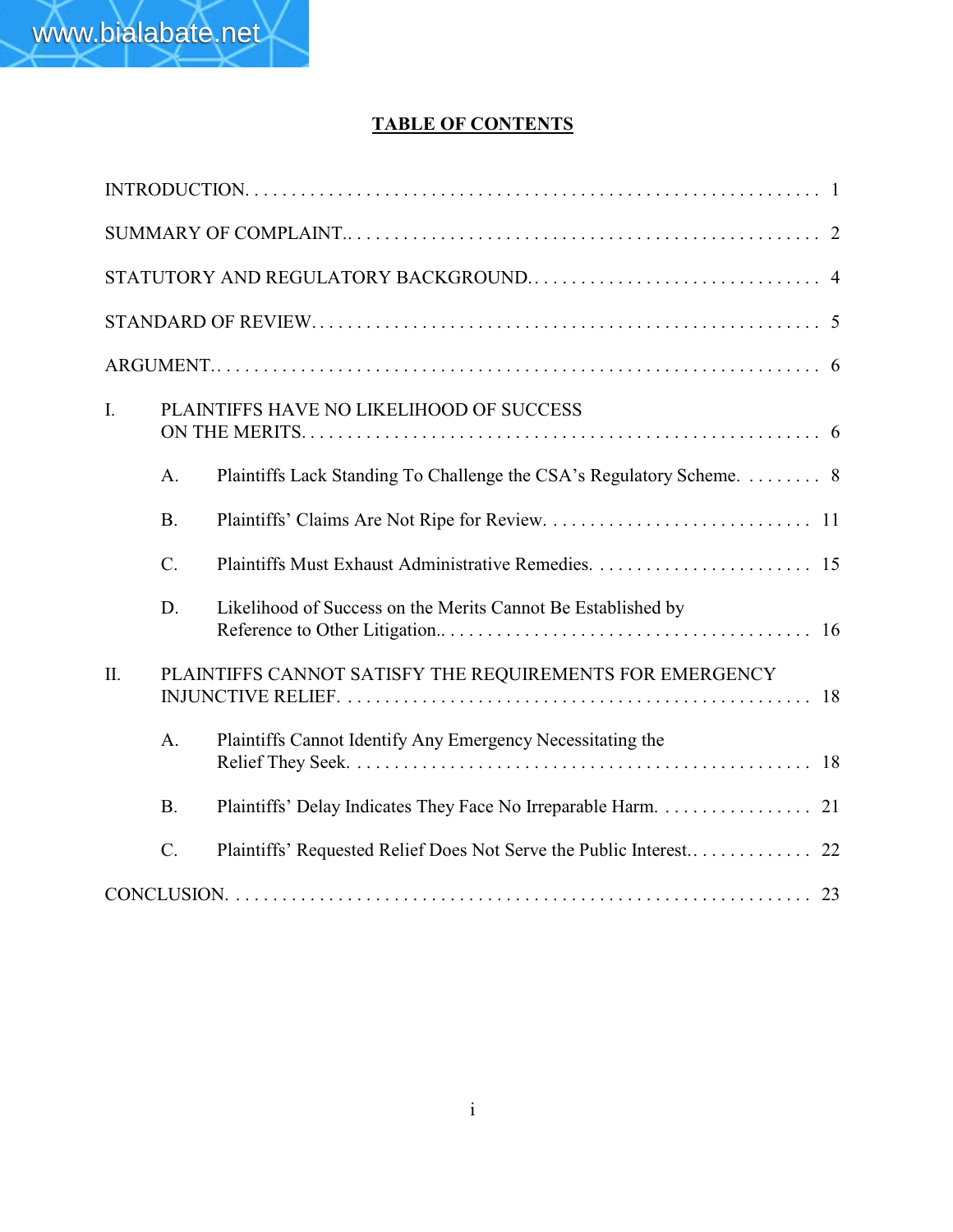

www.bialabate.net

| <b>CASES</b><br>PAGE(S)                            |  |
|----------------------------------------------------|--|
| Abbott Laboratories v. Gardner,                    |  |
| Anderson v. Edwards,                               |  |
| Anderson v. United States,                         |  |
| Chalk v. U.S. Dist. Ct.,                           |  |
| Clear Channel Outdoor Inc. v. City of Los Angeles, |  |
| Colo. River Indian Tribes v. Town of Parker,       |  |
| Cutter v. Wilkinson,                               |  |
| Docusign, Inc. v. Sertifi, Inc.,                   |  |
| Dodd v. Hood River County,                         |  |
| Doe v. DEA,                                        |  |
| Doe v. Gonzalez [sic],                             |  |
| Earth Island Inst. v. Ruthenbeck,                  |  |
| Freedom to Travel Campaign v. Newcomb,             |  |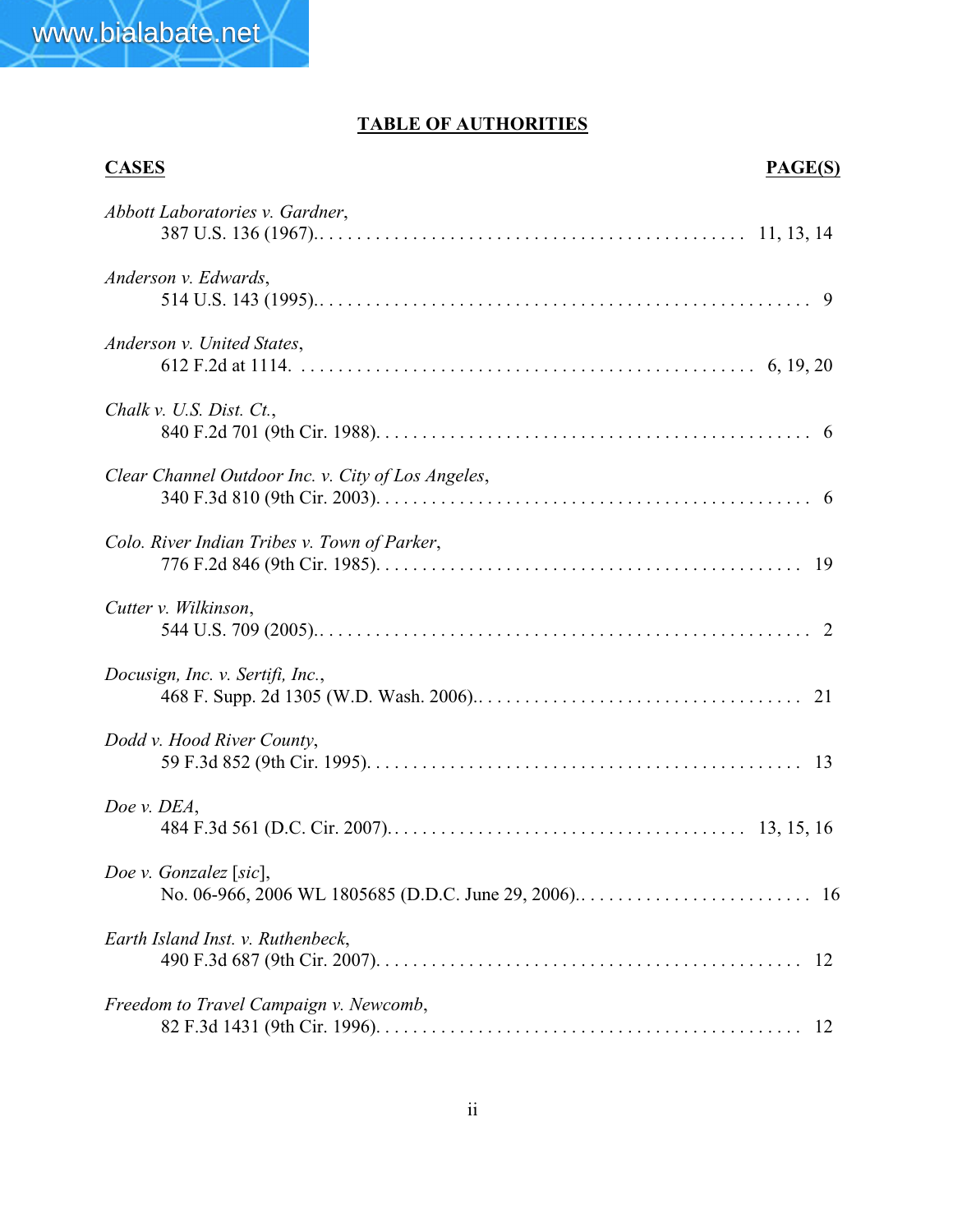| Gonzales v. O Centro Esperita Beneficente Uniao Do Vegetal,  |    |
|--------------------------------------------------------------|----|
| Gonzales v. Oregon,                                          |    |
| Gonzales v. Raich,                                           |    |
| Hells Canyon Preservation Council v. Jacoby,                 |    |
| INS v. Chadha,                                               |    |
| Kootenai Tribe of Idaho v. Veneman,                          |    |
| Lanier v. City of Woodburn,                                  |    |
| Lujan v. Defenders of Wildlife,                              |    |
| Lydo Enters. v. City of Las Vegas,                           |    |
| Municipality of Anchorage v. United States,                  |    |
| Neb. Pub. Power Dist. v. MidAm. Energy Corp.,                |    |
| O Centro Espirita Beneficiente Unaio do Vegetal v. Ashcroft, |    |
| Oakland Tribune, Inc. v. Chronicle Publ'g Co.,               | 21 |
| Or. Natural Res. Council Fund v. Goodman,                    |    |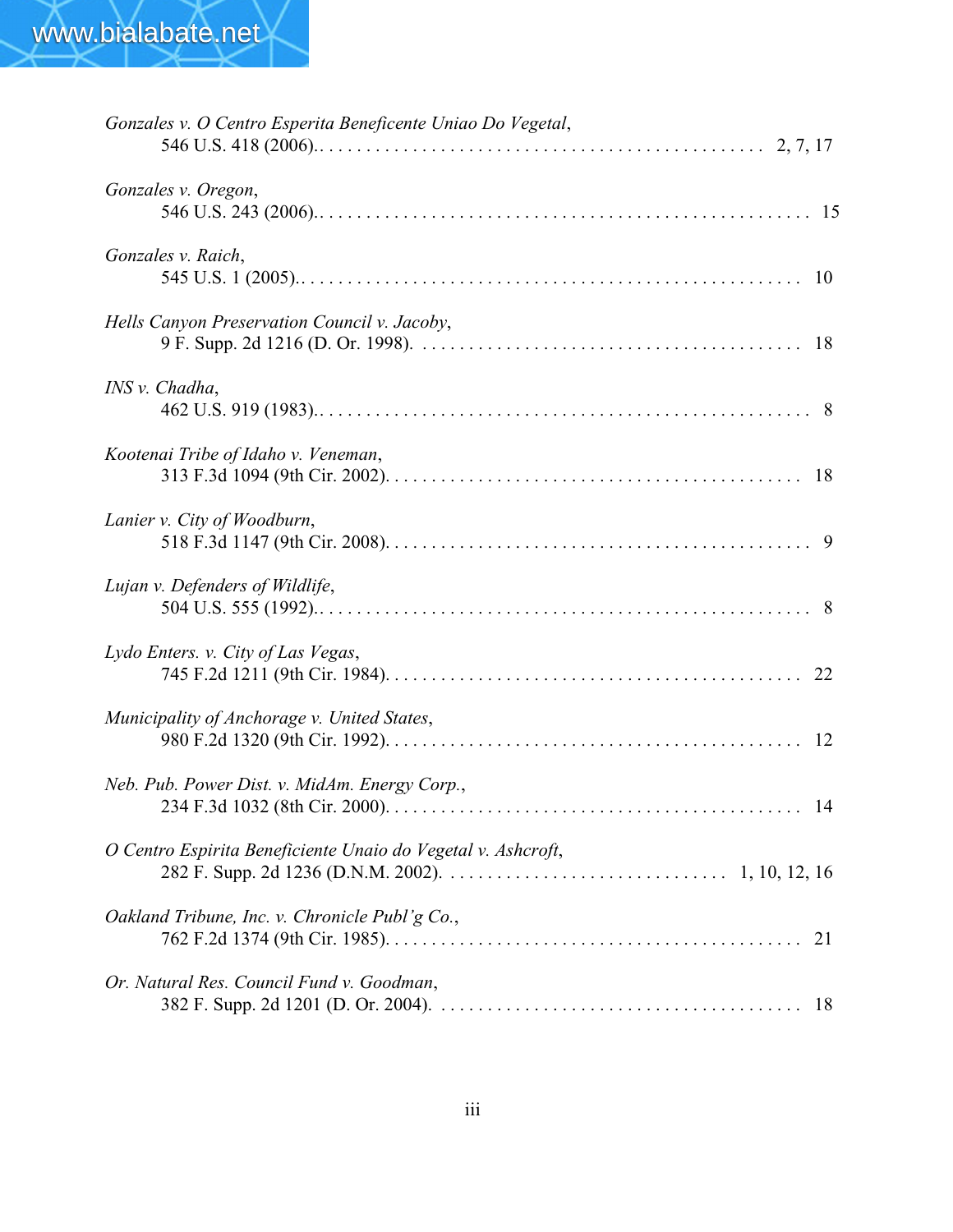| Oregon v. Ashcroft,                                      |  |
|----------------------------------------------------------|--|
| Prindable v. Ass'n of Apartment Owners of 2987 Kalakaua, |  |
| Pritikin v. Dep't of Energy,                             |  |
| Renne v. Geary,                                          |  |
| San Diego County Gun Rights Comm. v. Reno,               |  |
| Sierra On-Line, Inc. v. Phoenix Software, Inc.,          |  |
| Stanley v. Univ. of S. Cal.,                             |  |
| Steckman v. DEA,                                         |  |
| Steel Co. v. Citizens for a Better Env't,                |  |
| Sw. Voter Registration Educ. Project v. Shelley,         |  |
| Toilet Goods Ass'n v. Gardner,                           |  |
| United States v. Hardman,                                |  |
| United States v. Hugs,                                   |  |
| United States v. Lazarenko,                              |  |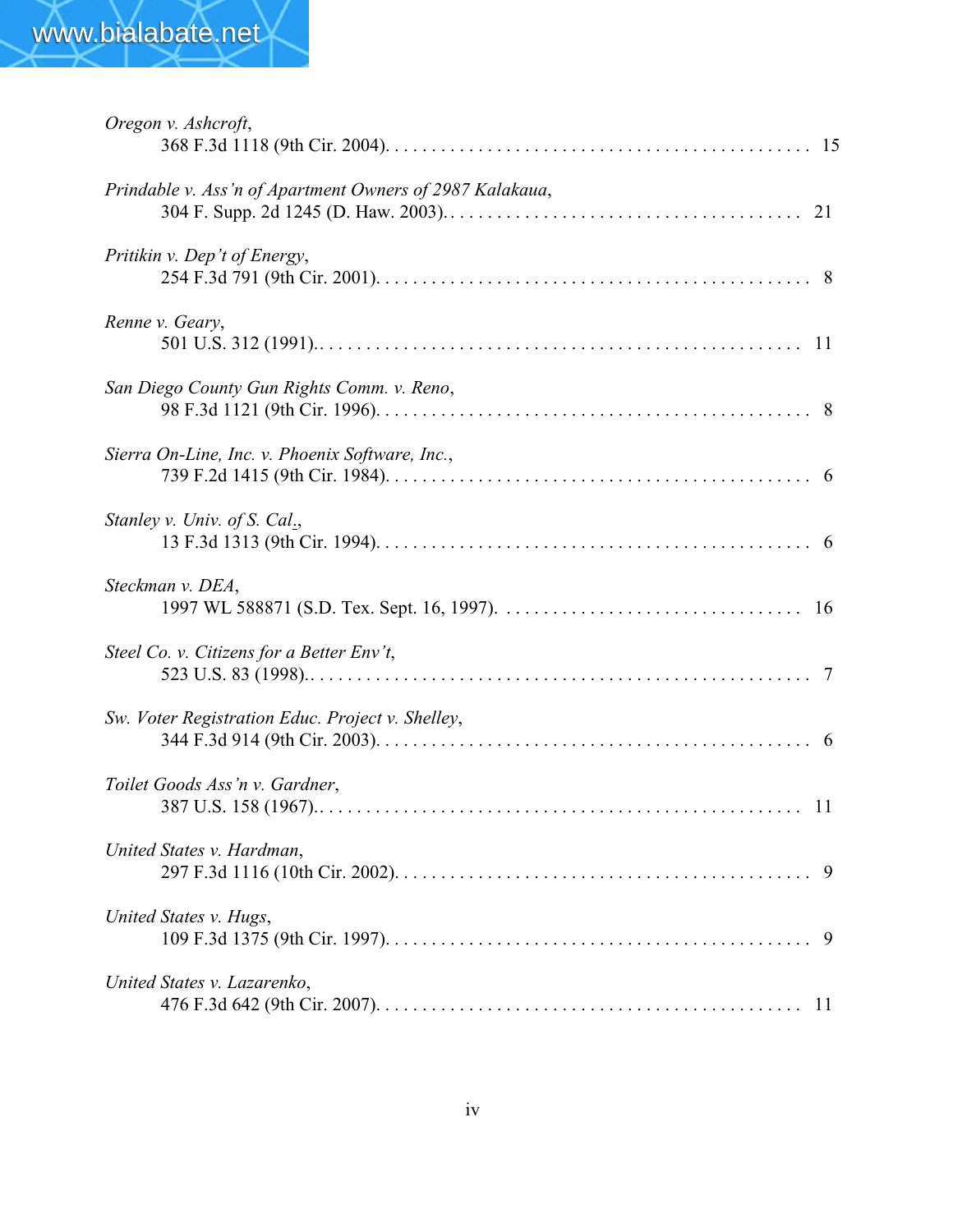| United States v. Salerno,            |  |
|--------------------------------------|--|
| United States v. Tawahongva,         |  |
| W. Oil & Gas Ass'n v. Sonoma County, |  |
| <i>Walczak v. EPL Prolong, Inc.,</i> |  |

# **STATUTES AND REGULATIONS**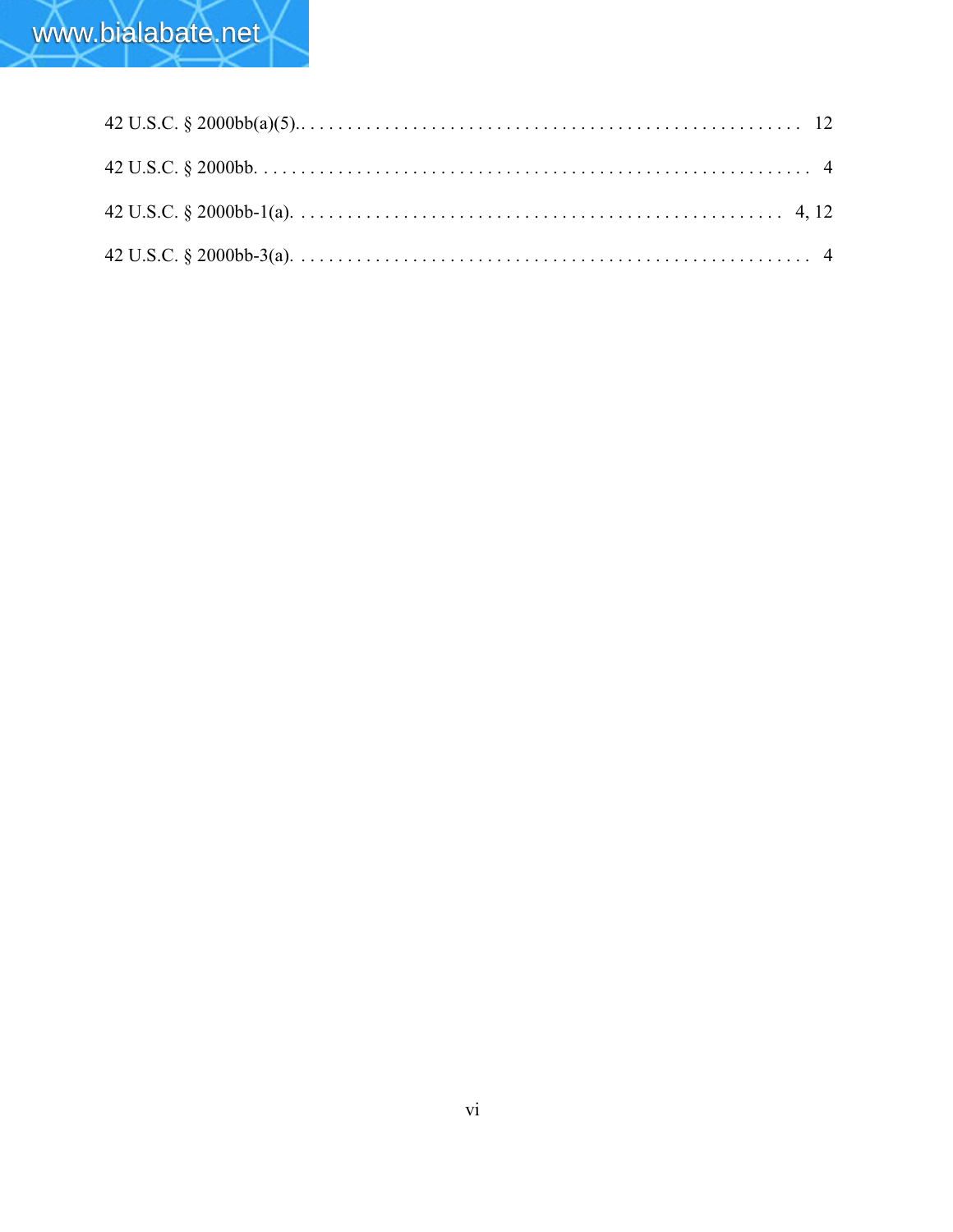#### **INTRODUCTION**

Plaintiffs' Application for a Temporary Restraining Order and Preliminary Injunction is deeply flawed and should be summarily rejected. Plaintiffs ask the Court to view a potential future dispute as an "emergency" despite the fact that Plaintiffs have known that ayahuasca is a Schedule I controlled substance under the Controlled Substances Act ("CSA"), 21 U.S.C. §§ 801- 971, for at least eight years. Moreover, Plaintiffs have not alleged, and cannot prove, that a government arrest or seizure has been threatened or is imminent. The fundamental purpose of injunctive relief is to preserve the status quo, but there is no imminent, irreparable harm that would justify granting Plaintiffs' motion.

Even if Plaintiffs could demonstrate the possibility of irreparable injury, Plaintiffs would not be able to establish a likelihood of success on the merits because this Court lacks jurisdiction to entertain Plaintiffs' claims. Plaintiffs' claims are not ripe for review because there is an administrative process available for any group that wants an exemption from CSA regulations. *See* 21 C.F.R. § 1307.03. Plaintiffs would have the Court believe that they are entitled to preliminary injunctive relief on par with that ordered by the district court in New Mexico in *O Centro Espirita Beneficiente Unaio do Vegetal v. Ashcroft*, 282 F. Supp. 2d 1236, 1239-40 (D.N.M. 2002) ("the UDV litigation"). *See* Pls.' Mem. at 48. However, Plaintiffs have conspicuously failed to inform the Court that the district court judge presiding over the UDV litigation expressly found that the UDV plaintiffs and the Santo Daime Church differ significantly.<sup>1</sup> Moreover, the Supreme Court has expressly stated that the Religious Freedom

<sup>&</sup>lt;sup>1</sup> Order Denying Mot. for Leave to File an *Amicus Curiae* Br. in Supp. of Pls.' Application for Prelim. Inj., Civ. No. 00-1647 (D.N.M. May 31, 2001), at Doc. #38.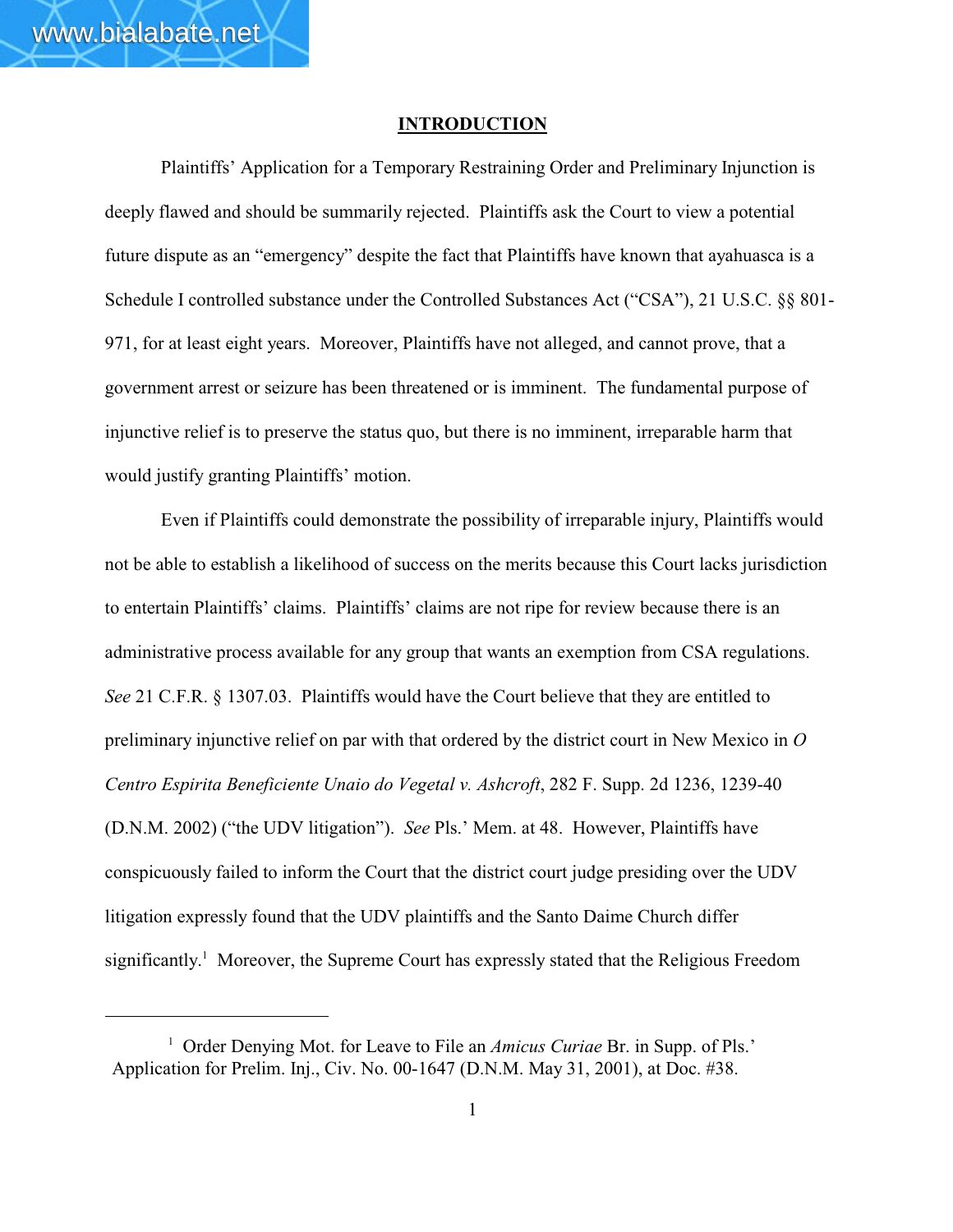Restoration Act ("RFRA") must be applied on a case-by-case basis. *See Gonzales v. O Centro Esperita Beneficente Uniao Do Vegetal*, 546 U.S. 418, 436 (2006) (citing *Cutter v. Wilkinson*, 544 U.S. 709, 722 (2005)). Therefore, Plaintiffs cannot establish a likelihood of success on the merits based on the current status of litigation in another court, involving a different party, and a different set of factual circumstances. Rather, the Santo Daime church must avail itself of the administrative process before attempting to bring a pre-enforcement challenge in federal court.

## **SUMMARY OF COMPLAINT**

Plaintiffs in this action include the Church of the Holy Light of the Queen (a/k/a the "Santo Daime Church"), Jonathan Goldman, Alexandra Bliss Yeager, Jacquelyn Prestidge, Scott Ferguson, Mary Row, and Miriam Ramsey (hereinafter referred to collectively as "Plaintiffs"). Compl. ¶¶ 5-10. The Defendants in this matter are the Attorney General of the United States, the United States Attorney in the District of Oregon, and the Secretary of the U.S. Department of the Treasury (hereinafter collectively referred to as "Defendants").<sup>2</sup> *Id.* at  $\P$  11-13. Plaintiffs allege that their religious practice requires their consumption of a hallucinogenic tea known as ayahuasca, $3$  which contains dimethyltryptamine ("DMT"), a Schedule I controlled substance that is banned by the CSA. *Id.* at ¶¶ 14-21.

Plaintiffs allege that a shipment of ayahuasca was seized by Defendants in 1999 and that Plaintiff Goldman was arrested. Compl.  $\P$  25-28. Plaintiffs state that "charges have never been

 $2$  It appears that Plaintiffs mistakenly believe that the Department of the Treasury oversees the United States Customs Service. *See id.* at ¶ 13.

<sup>&</sup>lt;sup>3</sup> Ayahuasca is also referred to by Plaintiffs as "the Holy tea," "the Daime," "the Daime tea," "the Holy Daime tea," or "the Santo Daime tea." *Id.* at ¶¶ 1, 15-16. Although these terms appear interchangeable, the government will refer to the tea as ayahuasca for the sake of simplicity.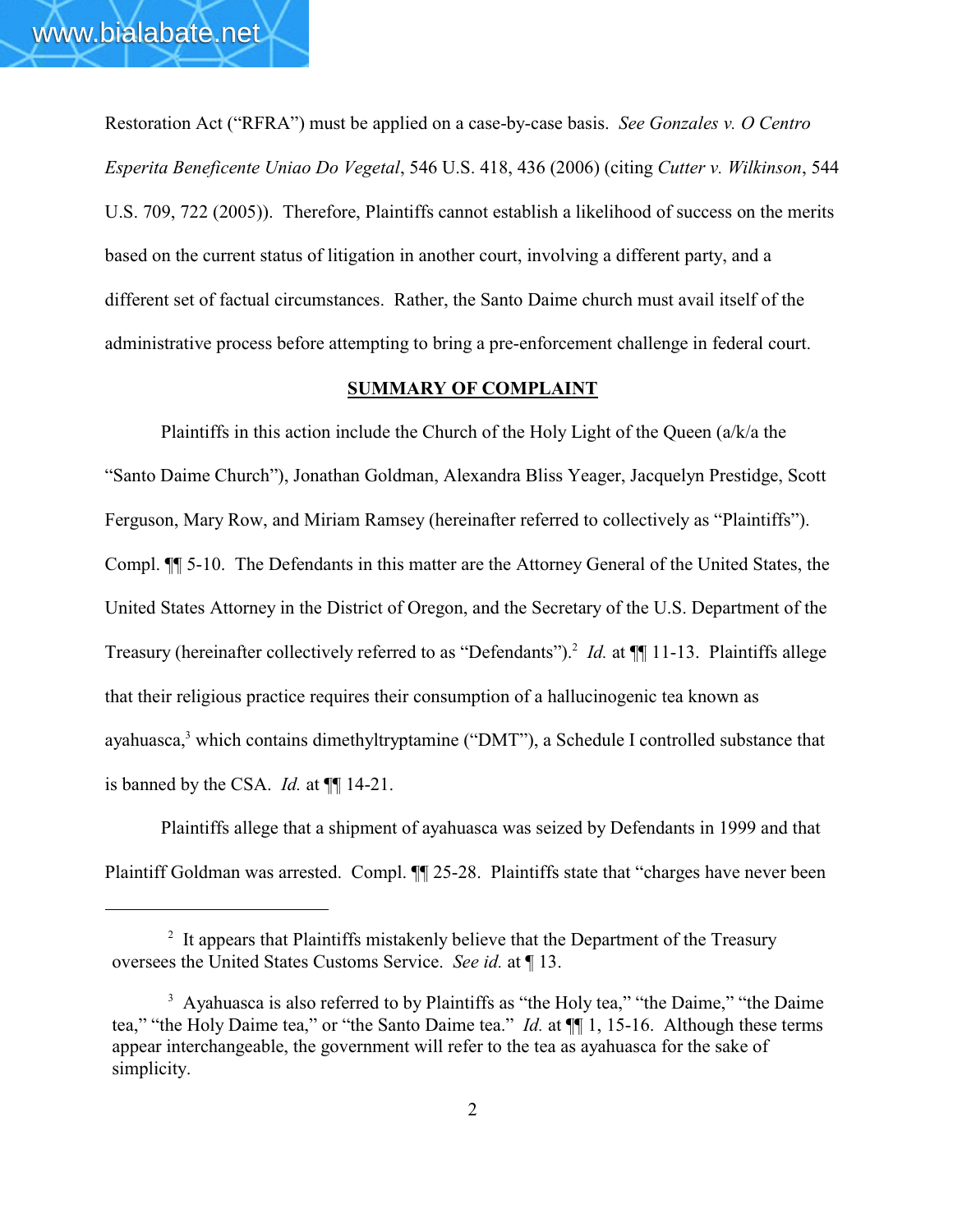filed against plaintiff Goldman and there is no continuing investigation into the facts surrounding the importation of the Holy Daime tea . . . ." *Id.* at ¶ 29. Plaintiffs also inappropriately detail a series of communications with federal government officials regarding a potential settlement concerning Plaintiffs' use of ayahuasca. *Id.* at ¶¶ 34-41. According to Plaintiffs' Complaint, the last communication concerning these discussions occurred on October 19, 2001 when "Assistant Attorney General McCullum [sic] advised plaintiffs that the Department of Justice would not voluntarily desist from continuing to threaten plaintiffs with arrest and prosecution for attempting to quietly practice their religion." *Id.* at ¶ 41. Plaintiffs' Complaint also includes numerous allegations concerning "The O Centro Esperita Beneficente Uniao do Vegetal (UDV) Decisions." *Id.* at ¶¶ 42-55.

Plaintiffs allege that "[t]he continuing threats of prosecution and threats to seize the Holy sacramental tea in the United States has had the effect of chilling plaintiffs' rights as United States citizens to practice their religion in this country without fear of reprisals by federal agents acting outside the law." Compl. ¶ 56. In Count One, Plaintiffs allege that enforcement of the CSA would violate Plaintiffs' First Amendment right to the free exercise of religion. *Id.* at ¶¶ 68-70. In Count Two, Plaintiffs assert a similar claim under RFRA. *Id.* at ¶¶ 71-72. In Count Three, Plaintiffs allege that "seizure of the Holy Daime tea without prior notice and an opportunity to be heard" constitutes a violation of the Fifth Amendment's due process clause. *Id.* at  $\P$  73-75. In Count Four, Plaintiffs allege that Defendant's search and seizure in 1999 violated their Fourth Amendment rights. *Id.* at  $\P$  76-78. In Count Five, Plaintiffs allege that they are "similarly situated to UDV members in their sacramental use of the Holy Daime tea" and that "Defendants' decision to allow the members of the UDV to use *Hoasca* for religious purposes, while denying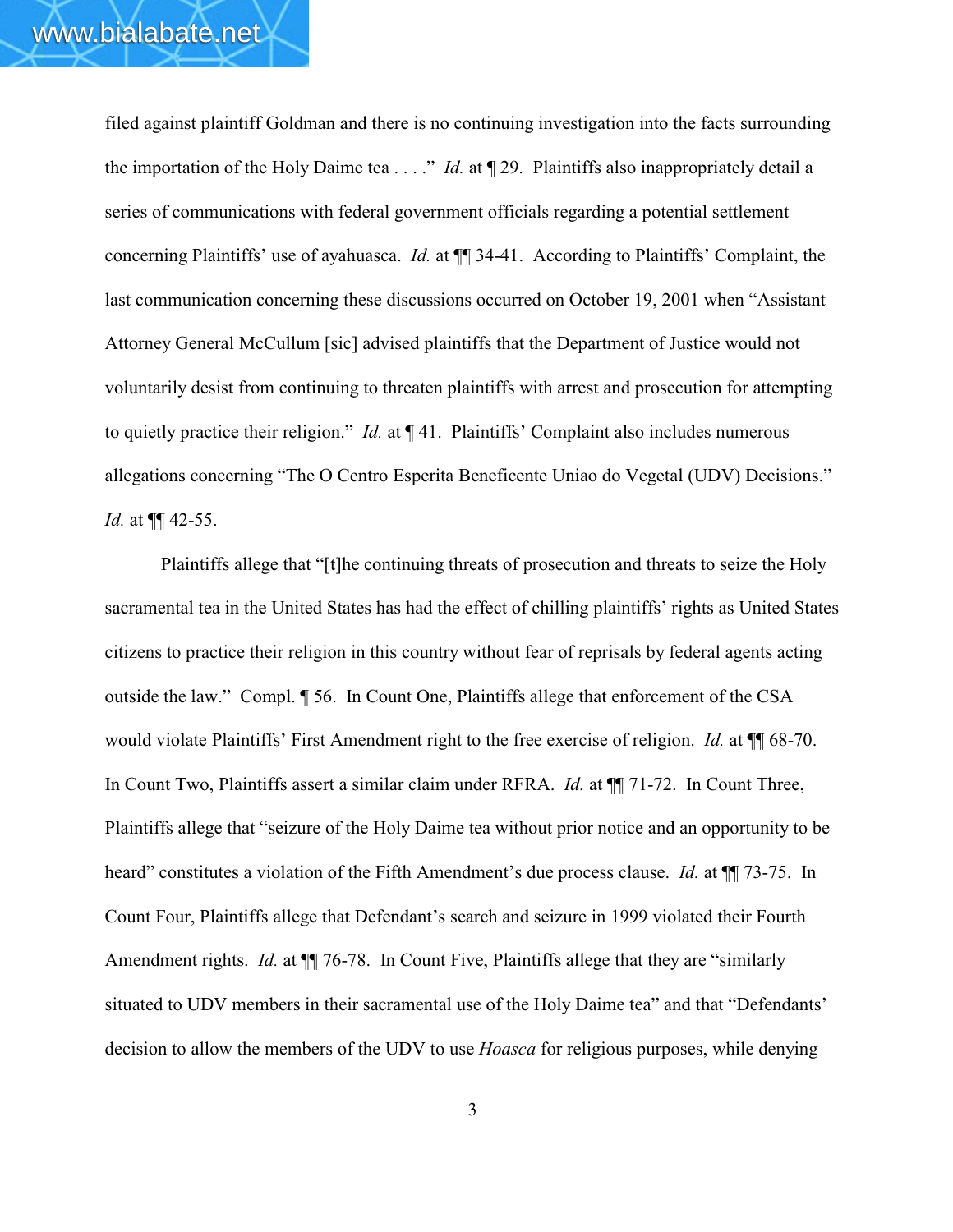the same protection to plaintiffs, violates the equal protection rights of plaintiffs guaranteed by the Fifth and Fourteenth Amendments." *Id.* at  $\P\P$  79-82. Finally, Plaintiffs allege in Count Six that Defendants' actions violate the comity principle and international law. *Id.* at  $\P$  83-86.

# **STATUTORY AND REGULATORY BACKGROUND**

The Religious Freedom Restoration Act of 1993, 42 U.S.C. § 2000bb *et seq.*, provides that the federal government "shall not substantially burden a person's exercise of religion" unless "it demonstrates that application of the burden to the person—(1) is in furtherance of a compelling governmental interest; and (2) is the least restrictive means of furthering that compelling governmental interest." 42 U.S.C. § 2000bb-1(a), (b). RFRA applies to "all Federal law" and the implementation of that law. 42 U.S.C. § 2000bb-3(a).

The Controlled Substances Act, 21 U.S.C. §§ 801–971, makes it unlawful to possess or to "manufacture, distribute, or dispense" any controlled substance, except as authorized by the Act itself. 21 U.S.C. §§ 841(a)(1), 844(a). Congress found that "[t]he illegal importation, manufacture, distribution, and possession and improper use of controlled substances have a substantial and detrimental effect on the health and general welfare of the American people." 21 U.S.C. § 801(2). With respect to mind-altering psychotropic substances in particular, "Congress has long recognized the danger involved in the [ir] manufacture, distribution, and use . . . for nonscientific and non-medical purposes," and has concluded that "[i]t is . . . essential that the United States cooperate with other nations in establishing effective controls over" them. 21 U.S.C. § 801a(1).

Schedule I of the CSA applies to "any material, compound, mixture, or preparation, which contains any quantity of the following hallucinogenic substances." 21 U.S.C. § 812. One such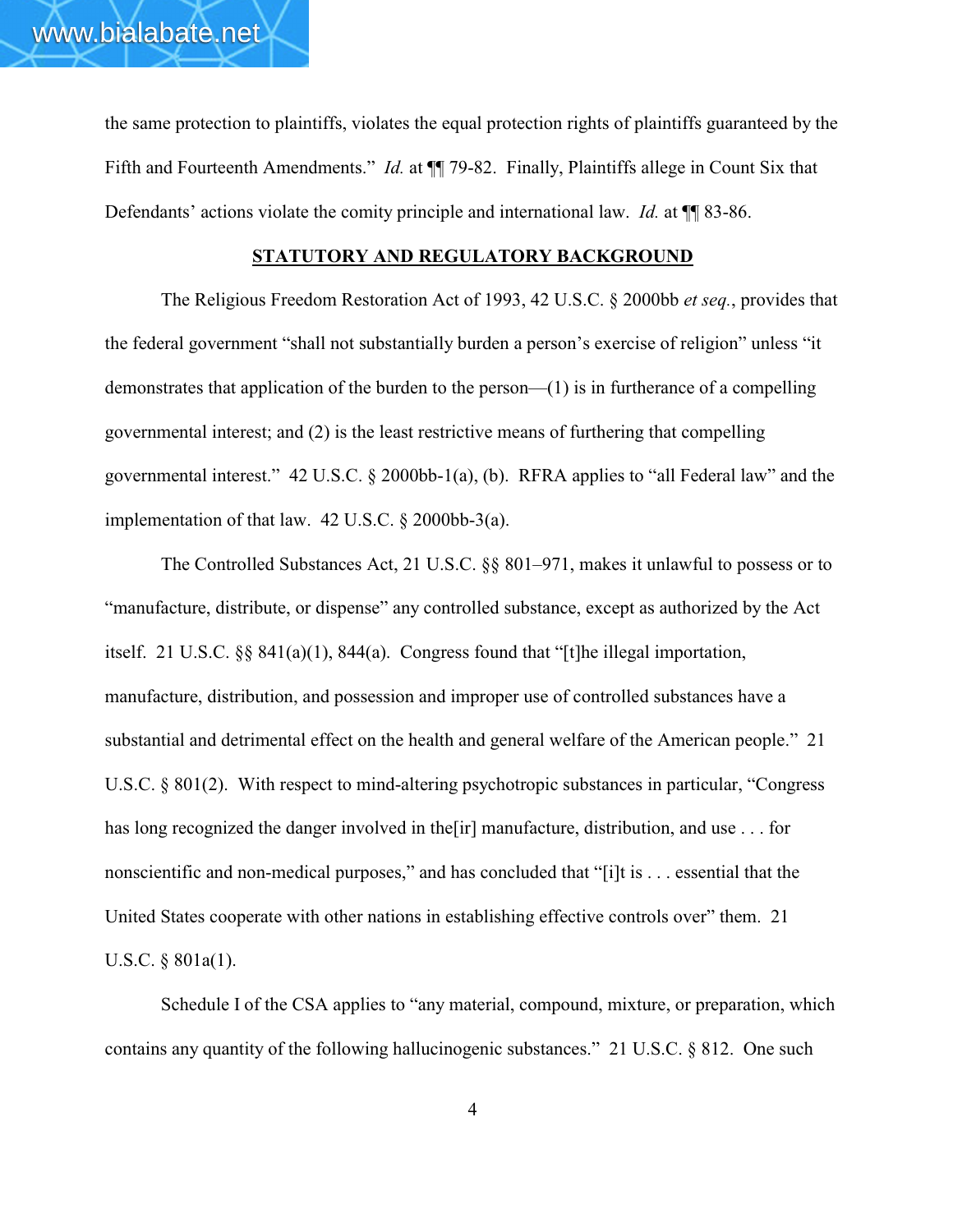substance is dimethyltryptamine. 21 U.S.C. § 812 Schedule I(c).

The Attorney General has delegated his authority to regulate controlled substances to the Drug Enforcement Administration ("DEA"). *See* 21 U.S.C. § 871(a); 28 C.F.R. § 0.100(b). Section 821 authorizes the Attorney General to "promulgate rules and regulations . . . relating to the registration and control of the manufacture, distribution, and dispensing of controlled substances and to listed chemicals." In accordance with this authority, the DEA has promulgated regulations on importation of listed chemicals that closely track the language of the statute. *See generally* 21 U.S.C. § 971; 21 C.F.R. § 1313.12 *et seq.* Other regulations concerning the use of controlled substances are published in 21 C.F.R. Chapter II. 21 C.F.R. §§ 1300–1316. Most relevant to the present motion, the DEA regulations provide that "[a]ny person may apply for an exception to the application of any provision of this chapter [containing all DEA regulations] by filing a written request stating the reasons for such exception." 21 C.F.R. § 1307.03. Requests for a waiver should be filed with the Administrator, who has discretion to grant any exception. *Id*. *See also* 21 U.S.C. § 822(d) ("The Attorney General may, by regulation, waive the requirement for registration of certain manufacturers, distributors, or dispensers if he finds it consistent with the public health and safety."). This statutory and regulatory waiver process authorizes DEA to entertain individual requests for exemption from the CSA itself, including those exemptions which may be required by RFRA.

#### **STANDARD OF REVIEW**

In determining whether to grant Plaintiffs' request for injunctive relief, this Court must evaluate whether Plaintiffs have shown either (1) a combination of probable success on the merits and the possibility of irreparable harm; or (2) that serious questions are raised and the balance of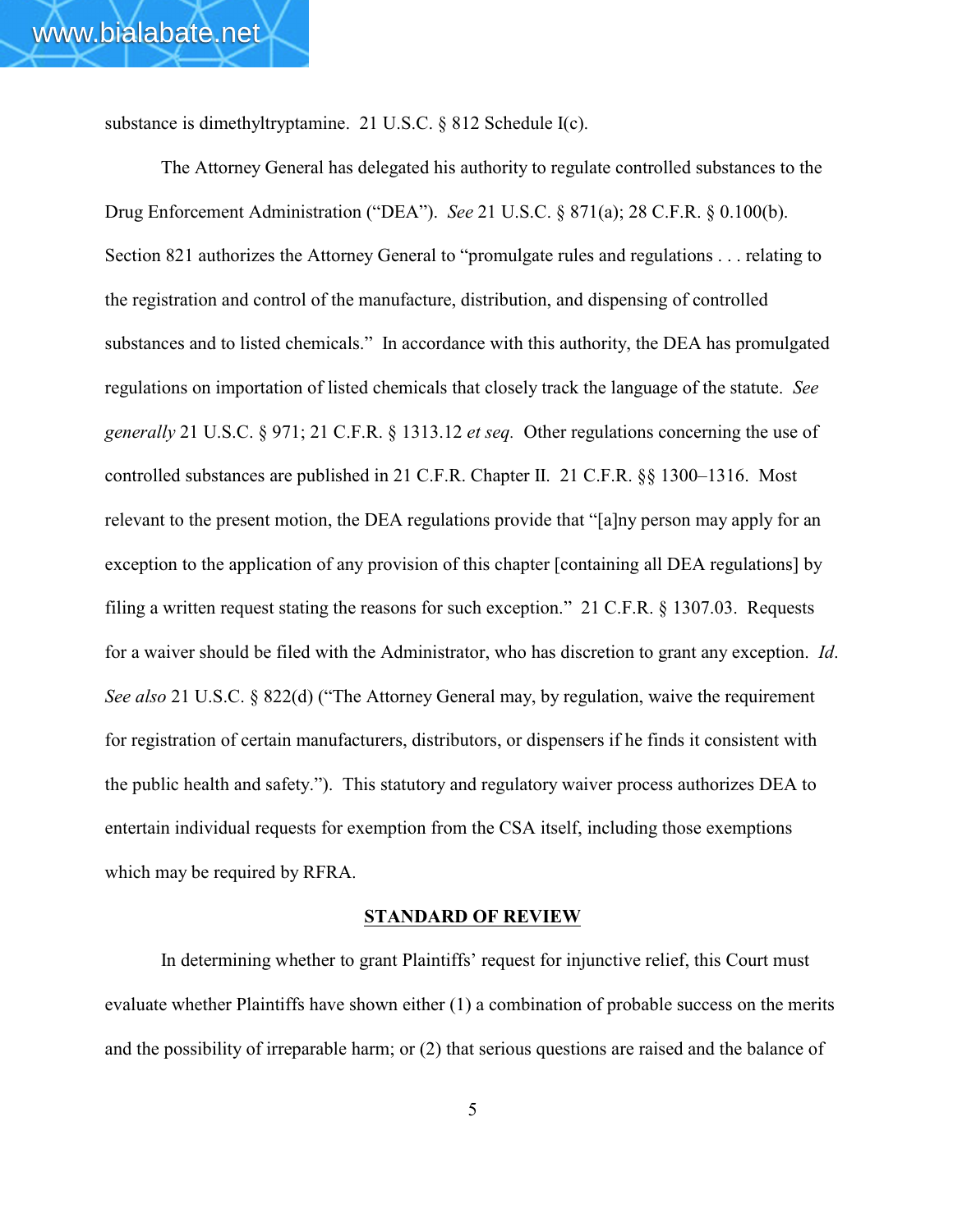hardships tips in its favor. *See Sw. Voter Registration Educ. Project v. Shelley*, 344 F.3d 914, 917 (9th Cir. 2003) (en banc); *Clear Channel Outdoor Inc. v. City of Los Angeles*, 340 F.3d 810, 813 (9th Cir. 2003). "The district court must also consider whether the public interest favors issuance of the injunction." *Shelley*, 344 F.3d at 917. Under this approach, the Court assesses the issues as part of a "continuum: the less certain the district court is of the likelihood of success on the merits, the more plaintiffs must convince the district court that the public interest and balance of hardships tip in their favor." *Id*. at 918; *see Walczak v. EPL Prolong, Inc.*, 198 F.3d 725, 731 (9th Cir. 1999).

The purpose of preliminary injunctive relief is to preserve the status quo or to prevent irreparable injury pending the resolution of the underlying claim on the merits. *Sierra On-Line, Inc. v. Phoenix Software, Inc.*, 739 F.2d 1415, 1422 (9th Cir. 1984); *see also Chalk v. U.S. Dist. Ct.*, 840 F.2d 701, 704 (9th Cir. 1988). A party's effort to procure preliminary relief that goes beyond maintaining the status quo *pendente lite*, however, constitutes a so-called mandatory injunction. *Stanley v. Univ. of S. Cal.*, 13 F.3d 1313, 1319-20 (9th Cir. 1994). Such injunctions are "particularly disfavored," and courts should be "extremely cautious" to grant such extraordinary relief only where "'the facts and law clearly favor the moving party.'" *Id*. at 1320 (quoting *Anderson v. United States*, 612 F.2d 1112, 1114 (9th Cir. 1979)). Moreover, mandatory injunctions "are not issued in doubtful cases." 612 F.2d at 1115.

#### **ARGUMENT**

#### **I. PLAINTIFFS HAVE NO LIKELIHOOD OF SUCCESS ON THE MERITS**

A court must satisfy itself that it has jurisdiction before proceeding to evaluate the merits. *Steel Co. v. Citizens for a Better Env't*, 523 U.S. 83, 88-89, 94, 101-02 (1998) (reaffirming basic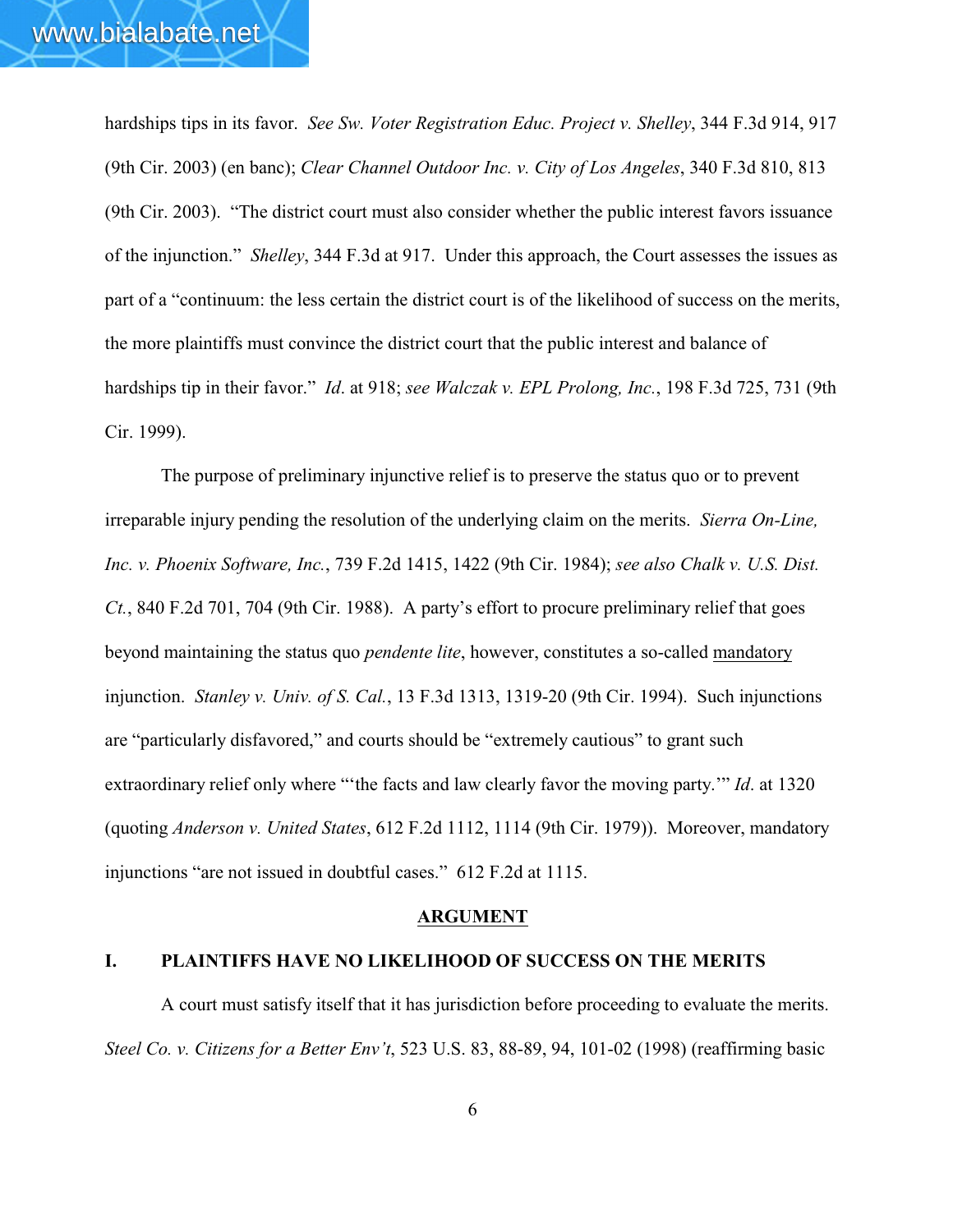tenet that "requirement that jurisdiction be established as a threshold matter" is "'inflexible and without exception'"). Because Plaintiffs in this case clearly do not have standing to bring an unripe claim, they cannot establish a likelihood of success on the merits.<sup>4</sup>

Plaintiffs cannot establish a likelihood of success on the merits because this Court lacks jurisdiction to entertain Plaintiffs' claims for at least three different reasons. First, Plaintiffs lack standing to challenge a regulation that has not been applied to them and from which they have refused to seek an exemption. Second, and relatedly, Plaintiffs' claims, like most claims challenging regulations in the pre-enforcement context, are unripe for review. Third, Plaintiffs have never applied for a waiver from any regulations. Even *if* they had, and even *if* they were unsatisfied with the final decision of the DEA Administrator, jurisdiction to challenge that decision would lie exclusively in the court of appeals. Each of these jurisdictional doctrines provides an independent basis for dismissal. Additionally, even if this Court did have jurisdiction to entertain Plaintiffs' challenge to the Controlled Substances Act, Plaintiffs could not establish a likelihood of success on the merits by reference to the UDV litigation alone.<sup>5</sup>

<sup>&</sup>lt;sup>4</sup> Defendants plan to file a motion to dismiss on jurisdictional grounds within the time limits prescribed by the Federal Rules of Civil Procedure.

 $\frac{1}{2}$  It should be noted that the district court judge in the UDV matter entered a preliminary injunction only after extensive discovery and a two-week evidentiary hearing. As the Supreme Court expressly stated, RFRA must be applied on a case-by-case basis. *See O Centro*, 546 U.S. at 436 (citing *Cutter*, 544 U.S. at 722). Even if the Court finds it has jurisdiction here, a preliminary injunction should not be entered until the parties have undertaken discovery and the court has weighed the case-specific evidence. To be clear, Defendants strongly believe that this matter should first be evaluated in an administrative process, which may obviate entirely the need for litigation, instead of assuming, as Plaintiffs do now, that this matter will end up in an adversarial posture. This, of course, is the very purpose of Article III limitations on judicial review.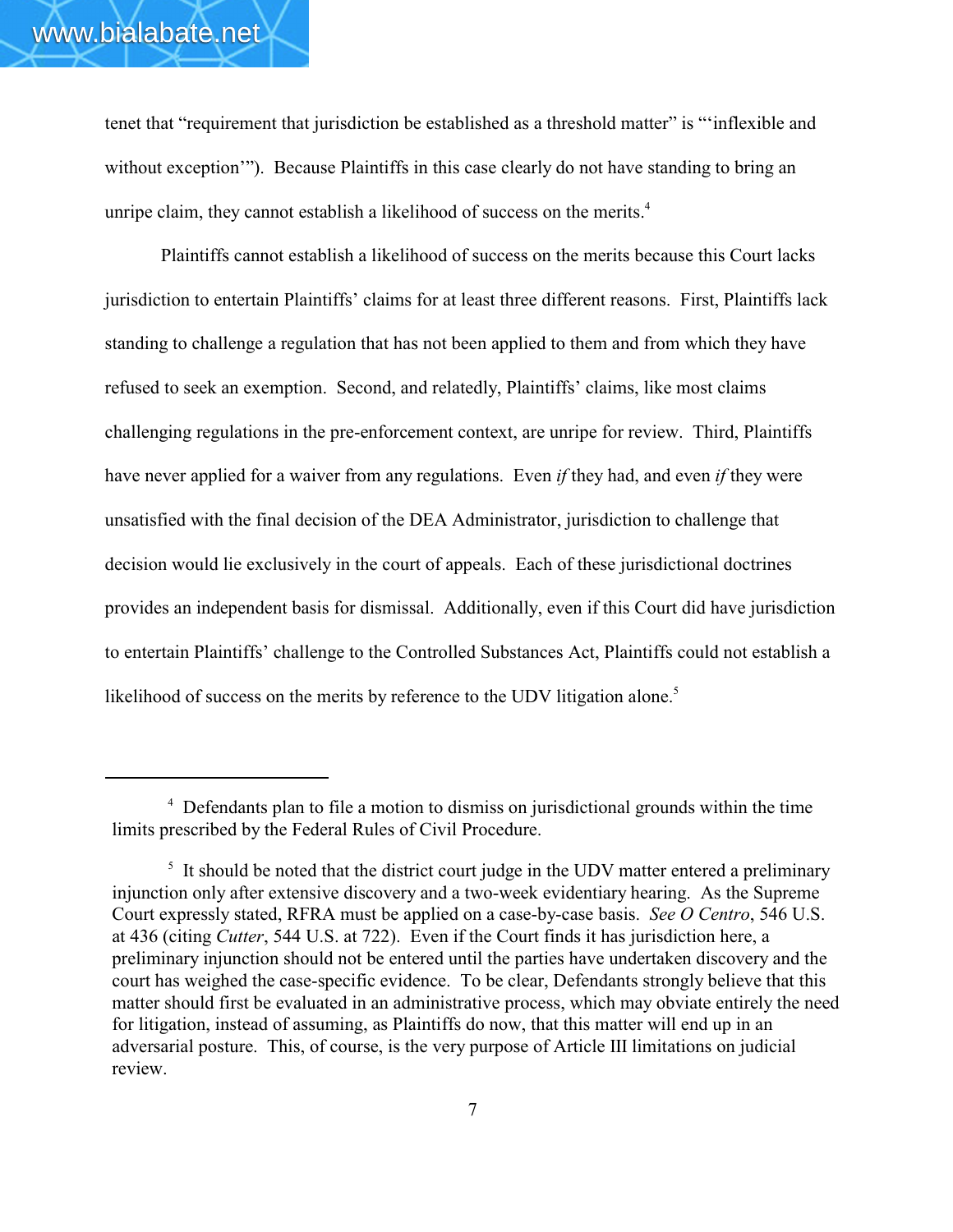#### **A. Plaintiffs Lack Standing To Challenge the CSA's Regulatory Scheme.**

Plaintiffs do not have standing to challenge the CSA's implementing regulations. In order to establish standing, Plaintiffs must demonstrate an "injury in fact and a substantial likelihood that the judicial relief requested will prevent or redress the claimed injury." *INS v. Chadha*, 462 U.S. 919, 936 (1983) (quotation and citation omitted). Plaintiffs do not have an "injury in fact" sufficient to confer standing. To demonstrate injury sufficient for standing, a party must show an "injury in fact" – an "invasion of a legally protected interest which is (a) concrete and particularized" and (b) "actual or imminent, not 'conjectural' or 'hypothetical.'" *Lujan v. Defenders of Wildlife*, 504 U.S. 555, 560 (1992) (quotation and citation omitted); *Pritikin v. Dep't of Energy*, 254 F.3d 791, 796-97 (9th Cir. 2001); *San Diego County Gun Rights Comm. v. Reno*, 98 F.3d 1121, 1126 (9th Cir. 1996). In the absence of a final agency decision on a waiver request or an enforcement action against Plaintiffs, any "injury" that may ensue is entirely conjectural and hypothetical.<sup>6</sup>

Plaintiffs also do not have standing to bring an as-applied challenge in the preenforcement context because they have not applied for a waiver from any allegedly burdensome regulations. The DEA regulations specifically provide that "[a]ny person may apply for an exception to the application of any provision of this chapter [containing all DEA regulations] by filing a written request stating the reasons for such exception." 21 C.F.R. § 1307.03. Any requests for a waiver should be filed with the Administrator, who has discretion to grant any

 $\delta$  There is no need to consider the second-prong of the standing test because, in the absence of any concrete injury, there is nothing to be "redressed." *Chadha*, 462 U.S. at 936.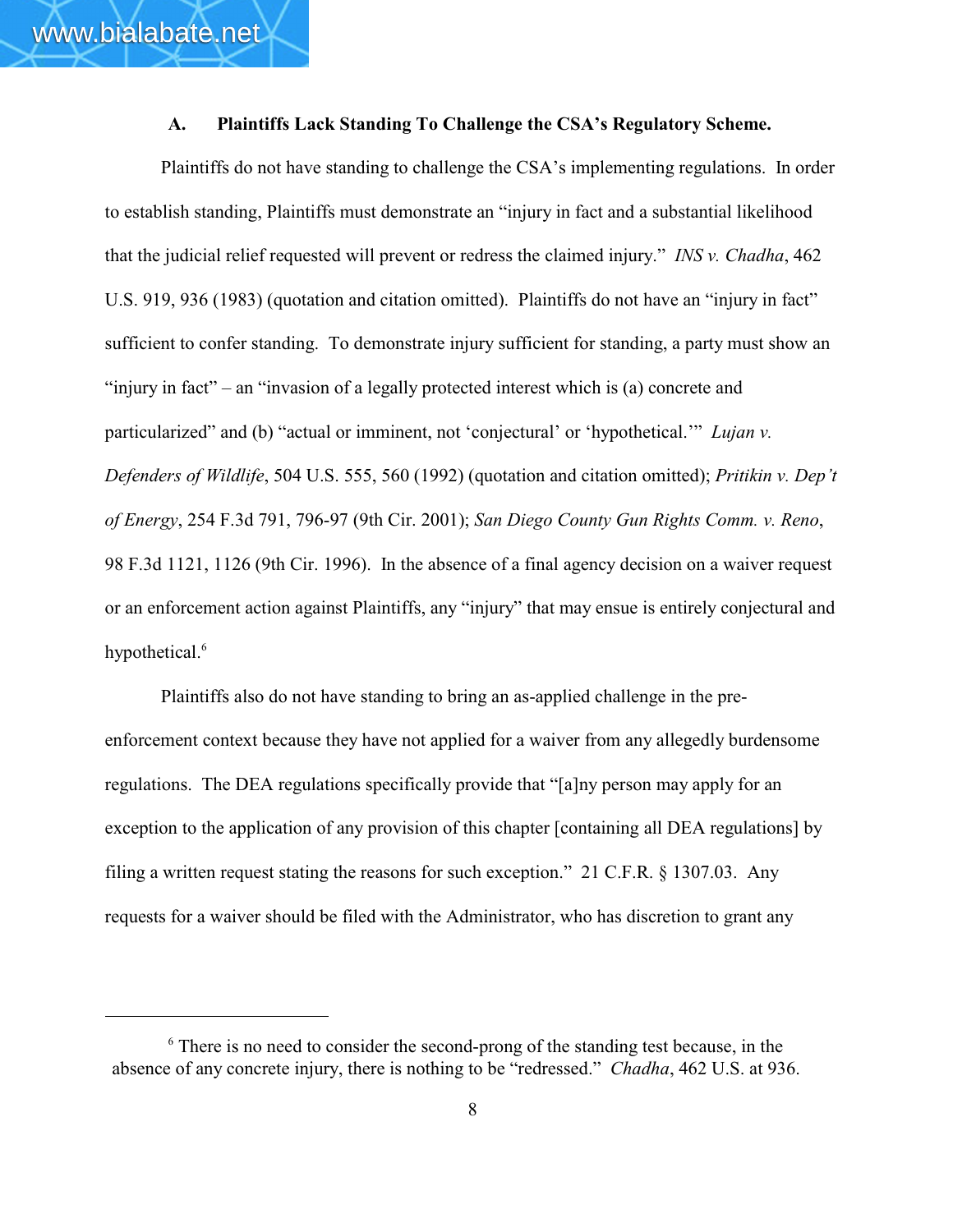exception. *Id*. Plaintiffs have not filed an application with the Administrator for an exception from any CSA regulation.

Aside from generally stating that the CSA regulations apply to Plaintiffs' use of ayahuasca, neither the DEA nor any other government entity has applied any DEA regulations to Plaintiffs since 1999, much less forecasted how any application for an exemption would be treated if Plaintiffs availed themselves of the administrative process and explained to the Administrator how any particular regulations would affect their religious practice. Many courts have declined to entertain challenges to governmental regulations that affect religious practices when the party had not been injured by an agency's denial of the right to engage in a religious practice. *See United States v. Hardman*, 297 F.3d 1116, 1120-21 (10th Cir. 2002) (citing cases); *United States v. Hugs*, 109 F.3d 1375, (9th Cir. 1997) ("We agree with the decisions of several district courts in this circuit that failure to apply for a permit [to take or possess eagles or eagle parts] precludes challenge to the manner in which the [Bald and Golden Eagle Protection Act] is administered.").

Although it is not clear that Plaintiffs are attempting to bring a facial challenge to the validity of the CSA regulations, such a claim is unsustainable outside the context of a criminal prosecution. Plaintiffs lack standing to bring a facial challenge because there are many circumstances in which the regulations can be enforced without violating RFRA. *See United States v. Salerno*, 481 U.S. 739, 745 (1987); *Lanier v. City of Woodburn*, 518 F.3d 1147, 1150 (9th Cir. 2008). As the Supreme Court has stated, "a facial challenge is 'the most difficult challenge to mount successfully, since the challenger must establish that no set of circumstances exists under which the [rule] would be valid.'" *Anderson v. Edwards*, 514 U.S. 143, 155 n.6 (1995) (quoting *Salerno*, 481 U.S. at 745) (alteration in original). The CSA and its implementing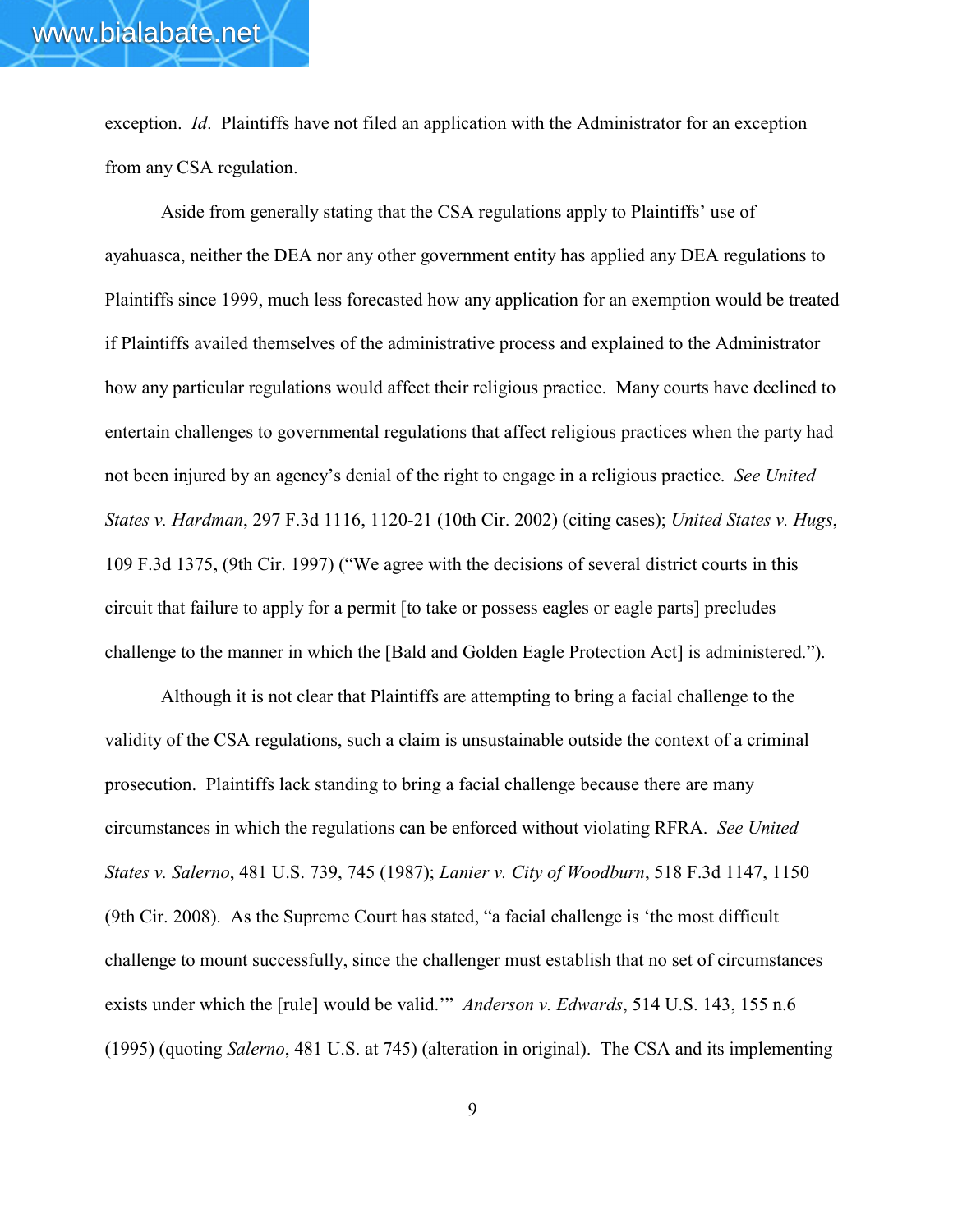regulations apply to all uses of controlled substances. The CSA regulations are plainly constitutional as applied to, *inter alia*, recreational drug use or the medical use of controlled substances. Federal law in those circumstances certainly does not violate RFRA. Plaintiffs cannot seriously argue that the CSA and its implementing regulations are unconstitutional in nearly all circumstances such that the entire regulatory scheme must be invalidated.*See Gonzales v. Raich*, 545 U.S. 1, 15 (2005) (finding it undisputed that "passage of the CSA . . . was well within Congress' commerce power").

Plaintiffs' attempt to obtain an advisory opinion from the Court in the absence of a concrete dispute runs afoul of well-established Article III limitations on the power of the courts. An as-applied challenge could only be brought if Plaintiffs had already applied for, and been denied, a waiver, or if Plaintiffs were faced with an enforcement action or charged with a crime. Neither circumstance is present here.<sup>7</sup>

<sup>&</sup>lt;sup>7</sup> Plaintiffs' contention that they face "virtually identical circumstances" to those giving rise to standing in *O Centro*, 282 F. Supp. 2d at 1240 (cited in Pls.' Mem. at 17), ignores the very real distinction between their case and that of the UDV plaintiffs. In its initial complaint, UDV established standing by virtue of the United States Customs Service's May 21, 1999 seizure of a substantial quantity of *hoasca* that UDV had imported into the United States. 282 F. Supp. 2d at 1240. The UDV plaintiffs had standing to challenge that seizure because the CSA was being enforced against them. Plaintiffs here might have had standing had they timely challenged Defendants' May 20, 1999 interception of a delivery of ayahuasca from Brazil to Plaintiff Goldman and Goldman's consequent arrest. However, as Plaintiff Goldman admits, "[t]he statute of limitations for that arrest expired in May of 2004." Decl. of Jonathan Goldman, at 21. Thus, unlike the UDV plaintiffs, Plaintiffs here lack standing because they do not challenge a government action enforcing the CSA against them. *See United States v. Tawahongva*, 456 F. Supp. 2d 1120, 1127-29 (D. Ariz. 2006) (denying standing for an as-applied challenge to a permitting system when plaintiff "did not apply for a permit" but allowing a RFRA claim to proceed as a defense to a criminal prosecution). Once again, only Plaintiffs' own inaction can be blamed for any alleged injury they may suffer now.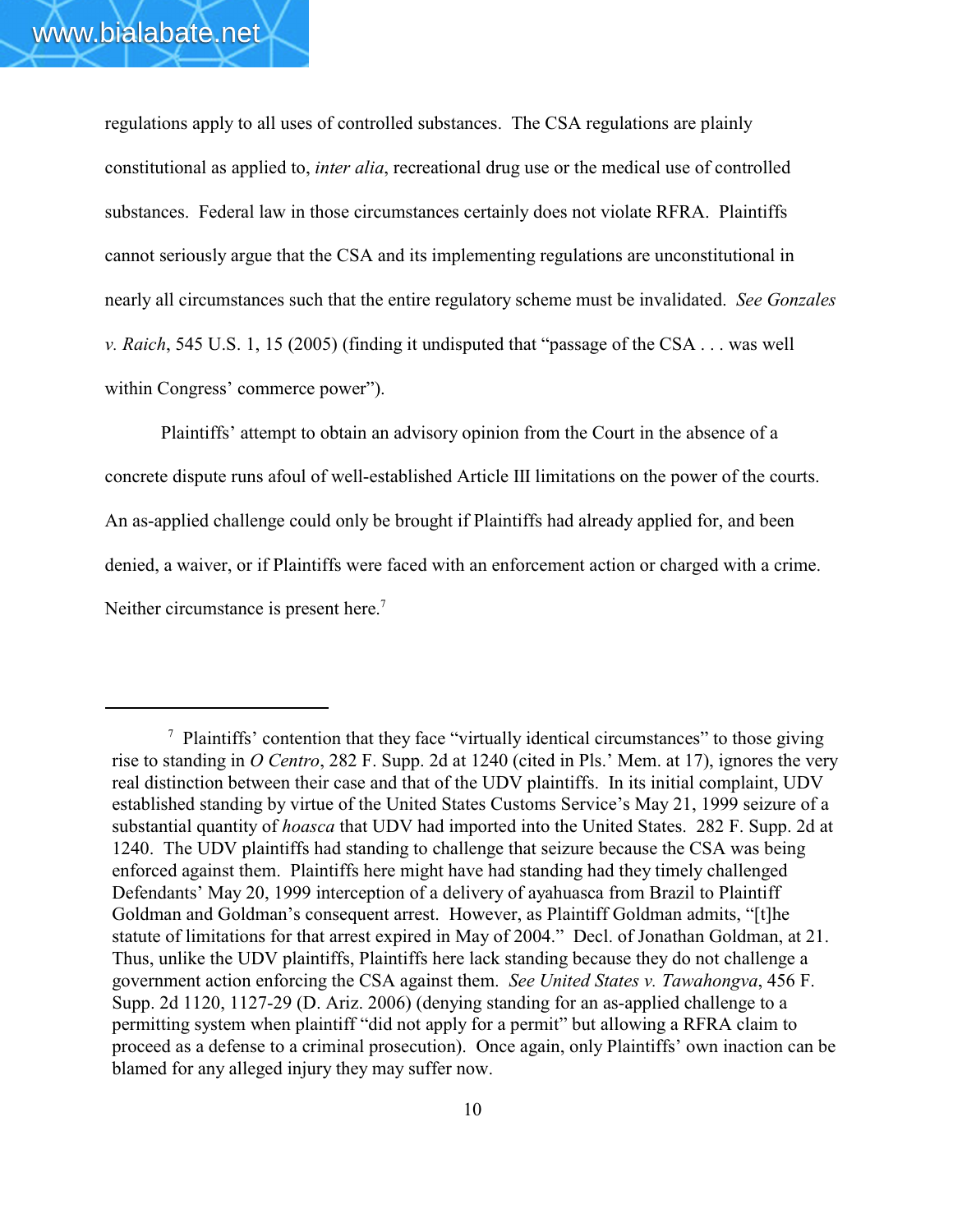# **B. Plaintiffs' Claims Are Not Ripe for Review.**

Plaintiffs' claims regarding hypothetical future disputes regarding their religious drug use are not ripe for review. Whether or how the DEA will enforce specific provisions in the future is entirely speculative. In *Abbott Laboratories v. Gardner*, 387 U.S. 136, 148-49 (1967), the Supreme Court explained that determining whether a controversy is "ripe" for judicial review involves considering both (1) the fitness of the issues for judicial decision, and (2) the hardship to the parties of withholding court consideration. For the fitness prong of the *Abbott* test, a court must "evaluate 'whether the controversy generated is essentially legal in nature or whether further factual amplification is necessary." *United States v. Lazarenko*, 476 F.3d 642, 652 (9th Cir. 2007) (quoting *W. Oil & Gas Ass'n v. Sonoma County*, 905 F.2d 1287, 1291 (9th Cir. 1990)). Thus, in assessing ripeness, courts typically consider such factors as whether the agency action is a definitive statement of the agency's position, whether judicial review would be aided by evaluating the challenged rule or policy in the context of its application to specific facts, and whether the regulation or interpretation requires immediate and significant change in the plaintiff's conduct at the risk of serious penalties for non-compliance. *Abbott Labs.*, 387 U.S. at 151-53; *Toilet Goods Ass'n*, 387 U.S. at 163-65.

Pre-enforcement challenges to regulations are generally unripe because courts "possess no factual record of an actual or imminent application of [the law] sufficient to present the constitutional issues in 'clean-cut and concrete form.'" *Renne v. Geary*, 501 U.S. 312, 321-22 (1991); *see also Toilet Goods Ass'n v. Gardner*, 387 U.S. 158, 163-64 (1967) (judicial appraisal of relevant factors "is likely to stand on a much surer footing in the context of a specific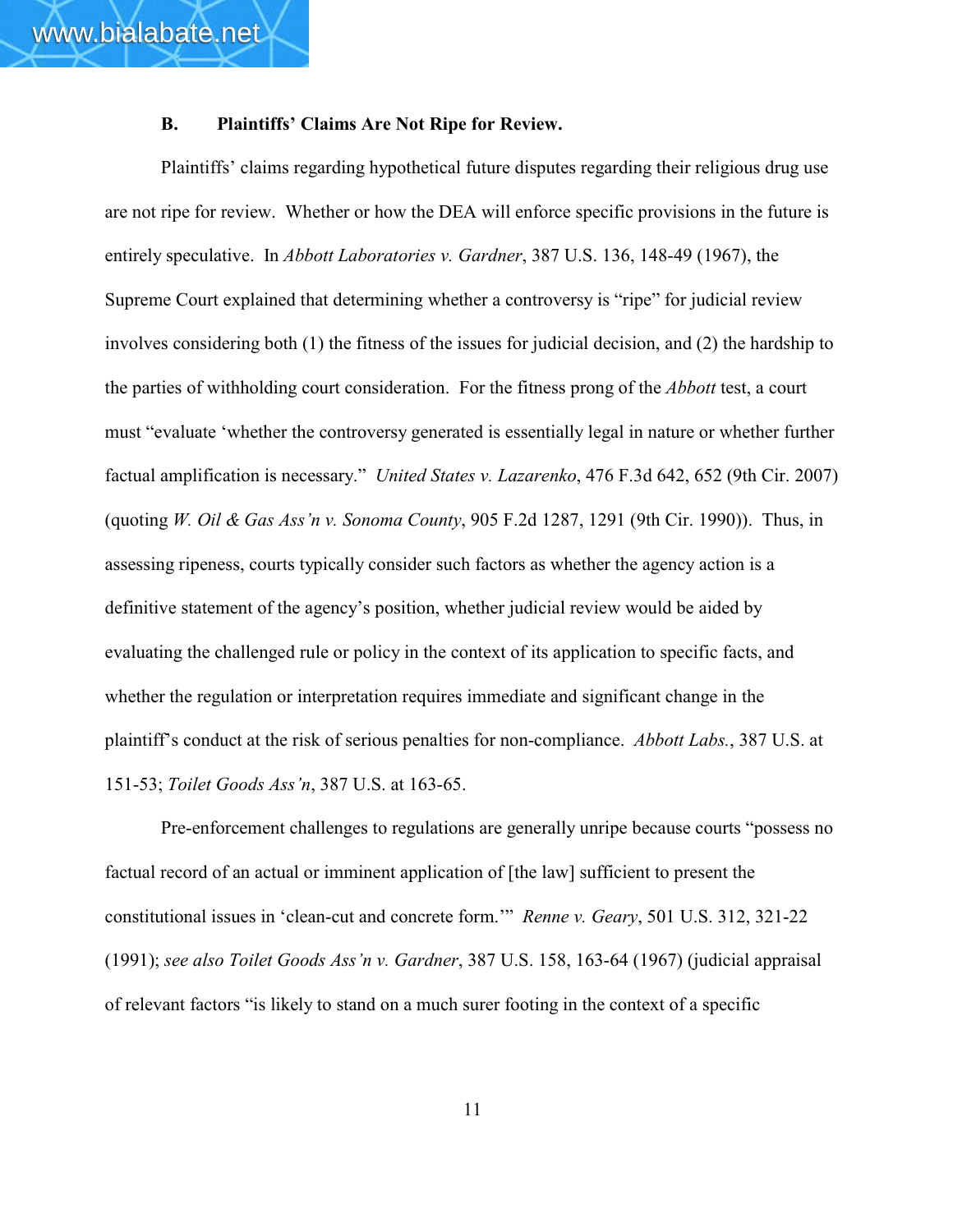application of [the challenged] regulation than could be the case in the framework of the generalized challenge made here"). In this pre-enforcement context, Plaintiffs cannot prove that any regulation, *as applied*, constitutes a substantial burden on their religious practice. That distinguishes this case from the UDV matter, in which a seizure of ayahuasca was promptly challenged.<sup>8</sup>

First, the issues presented in Plaintiffs' RFRA claims are not "purely legal." *See Earth Island Inst. v. Ruthenbeck*, 490 F.3d 687, 695 (9th Cir. 2007) (finding pre-enforcement challenge ripe for review because challenge presented "purely legal question" which could be resolved "without reference to more specific facts"). *See also Freedom to Travel Campaign v. Newcomb*, 82 F.3d 1431, 1441 (9th Cir. 1996) (finding unripe claim requiring more factual knowledge to evaluate); *Municipality of Anchorage v. United States*, 980 F.2d 1320, 1323 (9th Cir. 1992) (finding legal challenge to agency regulations unripe when further factual development is required). Rather, the opposite is true. RFRA requires a search for "sensible balances between religious liberty and competing prior governmental interests." 42 U.S.C. § 2000bb(a)(5). Resolving a dispute between two important interests under the RFRA standard involves an inherently fact-intensive inquiry. 42 U.S.C. § 2000bb-1 (requiring a factual inquiry into any

<sup>&</sup>lt;sup>8</sup> The UDV plaintiffs' claim was ripe because it challenged the United States Customs Service's May 21, 1999 seizure of a substantial quantity of *hoasca* that UDV had imported into the United States, a final action involving the specific application of the CSA to UDV. 282 F. Supp. 2d at 1240. The UDV plaintiffs thus were not bringing a pre-enforcement challenge because the CSA was being enforced against them. Similarly, Plaintiffs here might have been able to establish standing had they timely challenged Defendants' May 20, 1999 interception of a delivery of ayahuasca from Brazil to Plaintiff Goldman and Goldman's consequent arrest. However, as Plaintiff Goldman admits, "[t]he statute of limitations for that arrest expired in May of 2004." Decl. of Jonathan Goldman, at 21. Thus, unlike the UDV plaintiffs, Plaintiffs' claim here is unripe because they do not challenge a government action enforcing the CSA against them.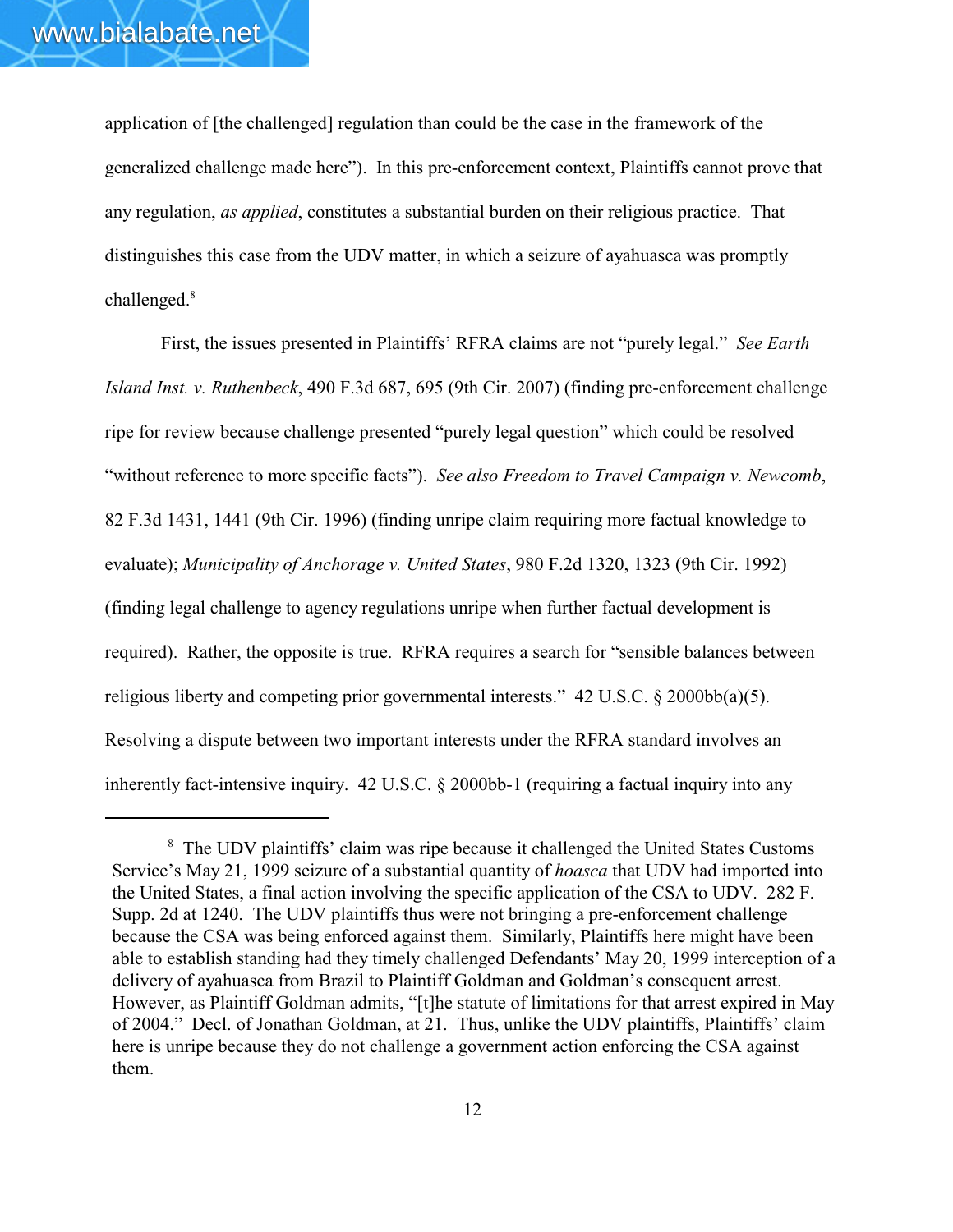"compelling governmental interest" and "the least restrictive means of furthering that compelling governmental interest" in circumstances where the government has "substantially burden[ed] a person's exercise of religion"). "If an issue can be illuminated by the development of a better factual record, a challenge may be unripe." *Dodd v. Hood River County*, 59 F.3d 852, 860 (9th Cir. 1995). *See also Doe v. DEA*, 484 F.3d 561, 567 (D.C. Cir. 2007) ("Where the record provides inadequate factual information to resolve novel legal claims, the court can dismiss those claims as unripe."). This is not a case "where the disagreement is largely a matter of law, [and] an extensive administrative record may not be necessary for effective judicial review." *Id*. Plaintiffs' RFRA claims do not present "purely legal" issues that are readily susceptible to the preenforcement adjudication that Plaintiffs seek, especially given that an administrative process may obviate the need for litigation altogether.

Second, Plaintiffs are not challenging any "final agency action" or definitive application of the CSA regulations. Plaintiffs do not cite any particular governmental action pursuant to the regulations that could be considered "final." As the Supreme Court has explained, the purpose of the ripeness doctrine is to

> prevent the courts, through avoidance of premature adjudication, from entangling themselves in abstract disagreements over administrative policies, and also to protect the agencies from judicial interference until an administrative decision has been formalized and its effects felt in a concrete way by the challenging parties.

*Abbott Labs.*, 387 U.S. at 148-49.

Finally, in addition to failing to satisfy the fitness element of *Abbott*'s ripeness test, Plaintiffs have also not demonstrated that they will incur extraordinary hardship absent immediate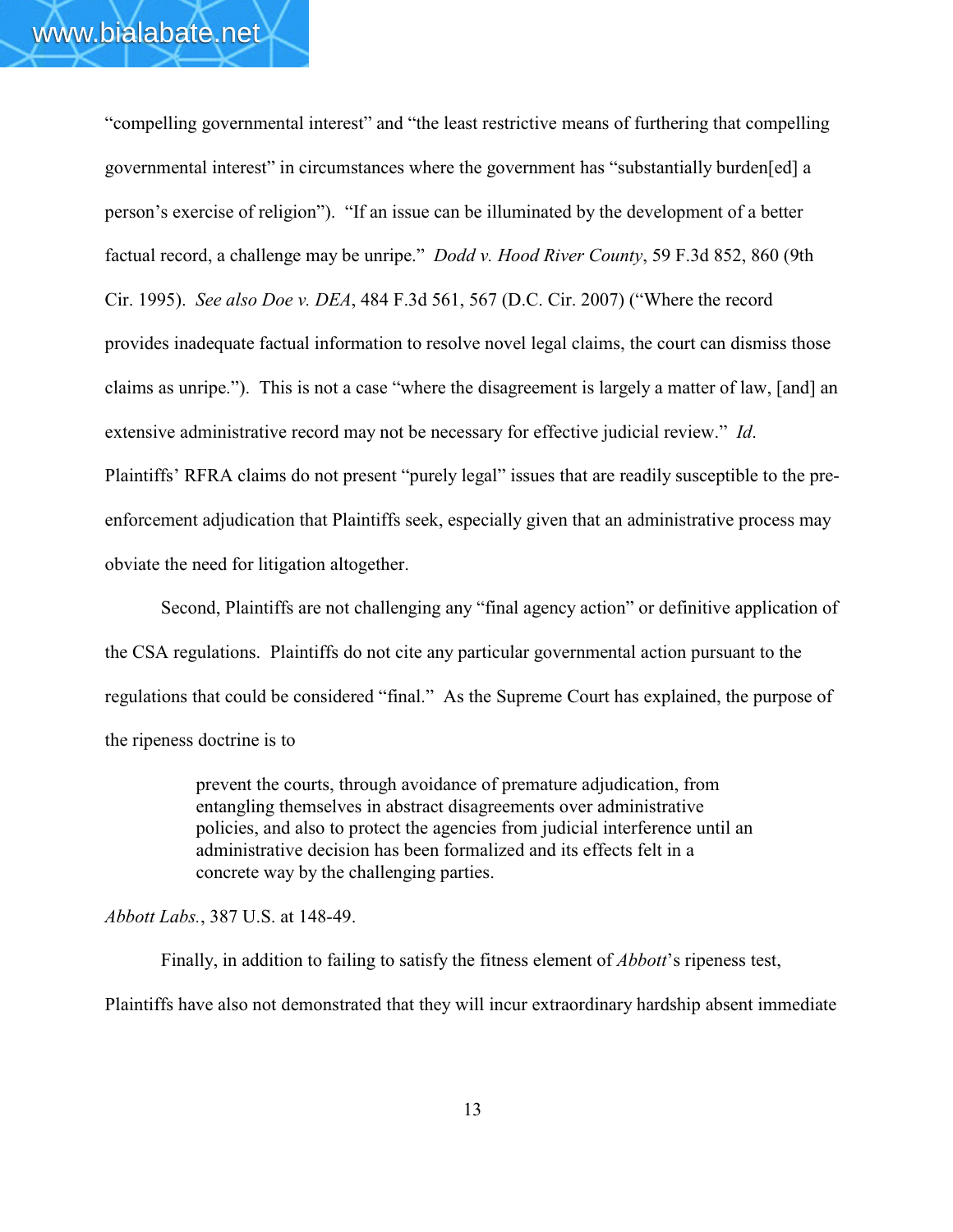judicial review.<sup>9</sup> To meet the hardship requirement of the *Abbott* test, a party must show that "withholding review would result in direct and immediate hardship." *Western Oil*, 905 F.2d at 1291 (quotation and citation omitted). Even if Plaintiffs would face some hardship from delay in resolving the extent to which the DEA can regulate their use of ayahuasca, the responsibility for the delay is Plaintiffs' alone. Plaintiffs months ago were advised that "[i]f [they] wish to seek an exemption from the Controlled Substances Act ("CSA") and/or its implementing regulations, ... the CSA regulations permit a person or group to seek an exemption from the DEA Administrator," including "[p]etitions for religious exemptions from the CSA." *See* Pls.' Mem. at Ex. Q (Email from Eric J. Beane to Roy Haber (May 1, 2008)). Therefore, Plaintiffs cannot genuinely assert that any hardship they may incur is the direct result of the Court withholding emergency relief at this time. Rather, any alleged hardship Plaintiffs might now face is due not to the postponement of their requested relief until the Court can properly adjudicate their claims in a trial on the merits but, rather, to Plaintiffs' own dilatory refusal to pursue relief at the administrative level, despite clear notice that the administrative process is the proper venue for an application for the exemption they now seek.

<sup>&</sup>lt;sup>9</sup> In applying *Abbott*, the Ninth Circuit has held that both prongs – fitness and hardship – must be satisfied in order for an issue to be ripe for adjudication. *See W. Oil*, 905 F.2d at 1291 ("In deciding whether an issue is ripe for review, the court 'evaluate[s] *both* the fitness of the issues for judicial decision *and* the hardship to the parties of withholding court consideration.'") (alteration in original) (emphasis added) (*quoting Abbott*, 387 U.S. at 148-49). *See also Neb. Pub. Power Dist. v. MidAm. Energy Corp.*, 234 F.3d 1032, 1038-39 (8th Cir. 2000) (citing *W. Oil*, 905 F.2d at 1291, for proposition that Ninth Circuit has "held that both prongs [of the *Abbott* test] must be satisfied in order for an issue to be ripe"). Therefore, because Plaintiffs have failed to satisfy the fitness element of the *Abbott* ripeness test, the Court need not consider whether Plaintiffs will incur any hardship absent immediate review.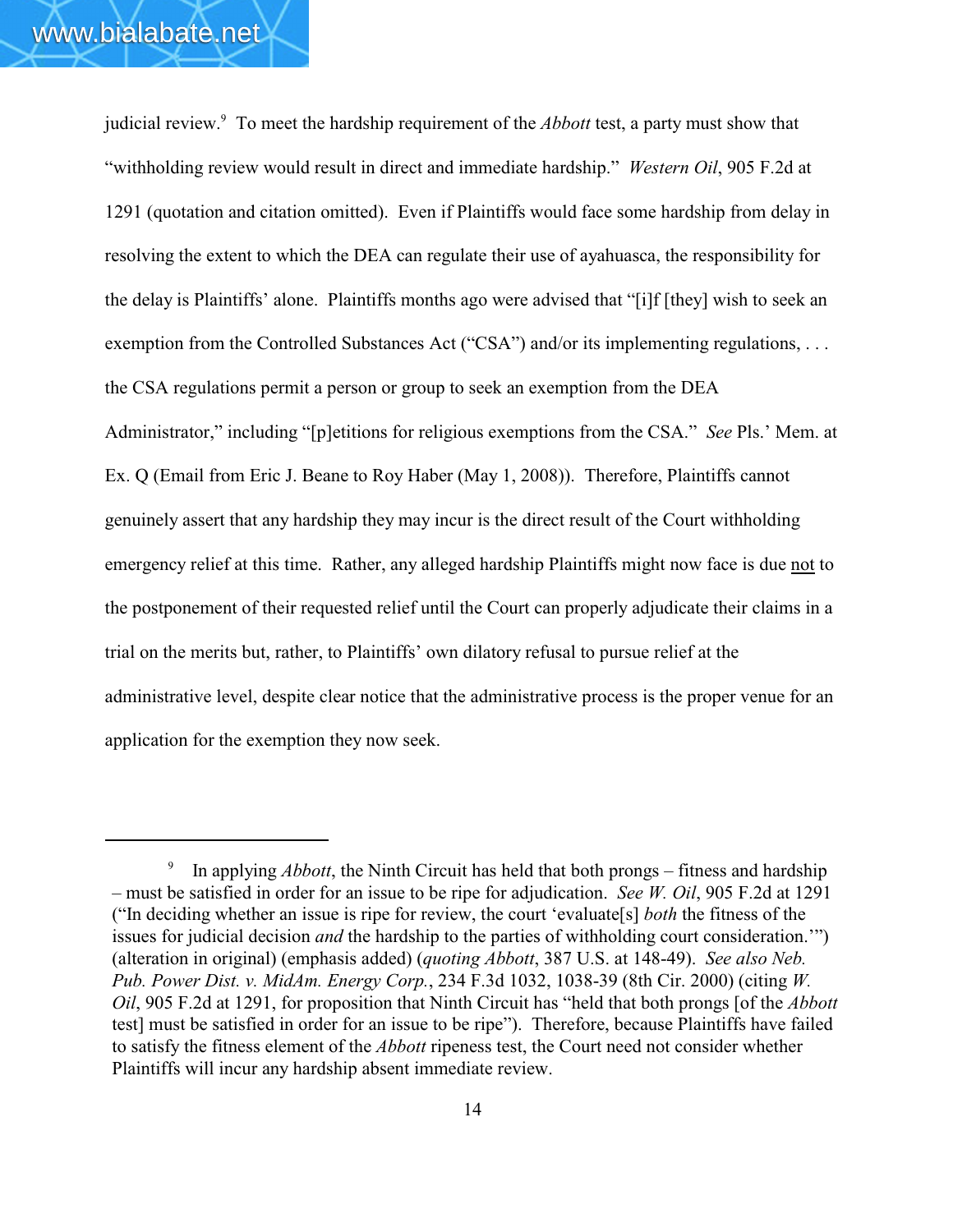# **C. Plaintiffs Must Exhaust Administrative Remedies.**

This Court lacks jurisdiction over Plaintiffs' claims because Plaintiffs have failed to exhaust administrative remedies by applying for an exemption from any regulations they view as burdensome. Although the CSA does not specify that exhaustion of administrative remedies is a jurisdictional requirement,  $\frac{10}{10}$  the exhaustion doctrine must be applied in the present circumstances because jurisdiction over final DEA decisions lies exclusively in the court of appeals:

All final determinations, findings, and conclusions of the Attorney General under this subchapter shall be final and conclusive decisions of the matters involved, except that any person aggrieved by a final decision of the Attorney General may obtain review of the decision in the United States Court of Appeals for the District of Columbia or for the circuit in which his principal place of business is located upon petition filed with the court and delivered to the Attorney General within thirty days after notice of the decision. Findings of fact by the Attorney General, if supported by substantial evidence, shall be conclusive.

21 U.S.C. § 877. Congress clearly and unambiguously provides the court of appeals with exclusive jurisdiction over disputes arising under the Controlled Substances Act.

The exclusive jurisdiction of the court of appeals over disputes concerning the regulation of controlled substances has been widely recognized. *See Doe v. DEA*, 484 F.3d at 568 (finding court of appeals had exclusive jurisdiction over review of import permit denial and noting that 21 U.S.C. § 877 "vests exclusive jurisdiction in the courts of appeals over '[a] I final determinations, findings, and conclusions' of the DEA applying the CSA"); *Oregon v. Ashcroft*, 368 F.3d 1118, 1120 (9th Cir. 2004) (finding court of appeals had original jurisdiction over challenge to

 $10$  Whether exhaustion under the CSA is mandatory or prudential, requiring Plaintiffs to exhaust their administrative remedies makes sense here, where Plaintiffs are trying to evade a perfectly adequate regulatory scheme in favor of a manufactured emergency, and where exhaustion would at least give a reviewing court an administrative record to provide the casespecific facts necessary for a RFRA analysis.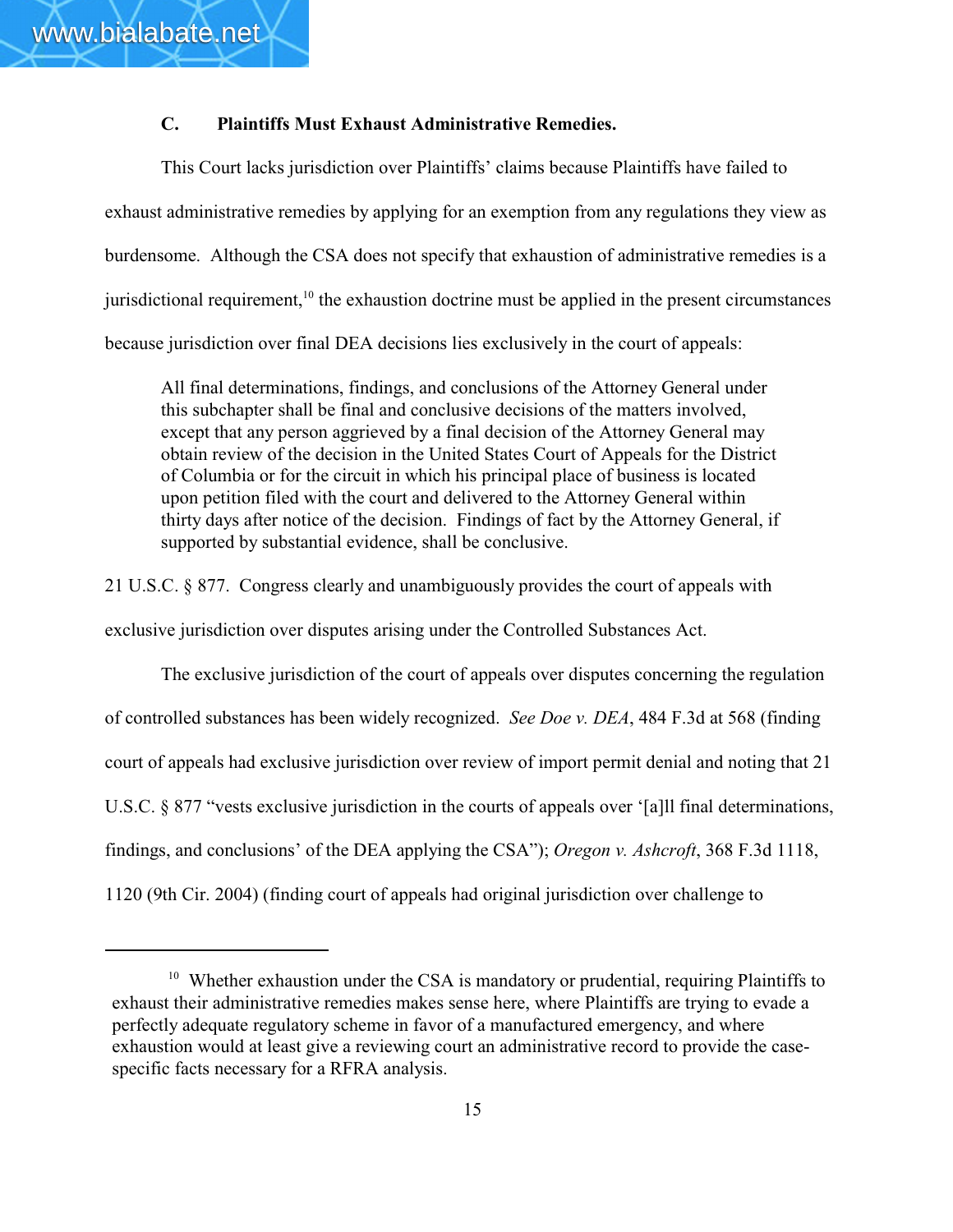interpretive rule issued by Attorney General), *aff'd sub nom Gonzales v. Oregon*, 546 U.S. 243 (2006); *Steckman v. DEA*, No. Civ. A.H-97-1334, 1997 WL 588871 at \*1-2 (S.D. Tex. Sept. 16, 1997) (finding that district court had no subject matter jurisdiction over CSA-related claim because the only proper forum was in the court of appeals). Following a lengthy analysis of Section 877, the District Court for the District of Columbia concluded that "Section 877... seems to explicitly vest exclusive jurisdiction in the courts of appeals over any CSA-based agency determination that could properly be before a federal court." *Doe v. Gonzalez* [*sic*], No. 06-966, 2006 WL 1805685 at \*22 (D.D.C. June 29, 2006), *aff'd sub nom Doe v. DEA*, 484 F.3d at 568-70. The exhaustion doctrine should be applied here because declining to apply the doctrine would be tantamount to granting a circumvention of the CSA's exclusive jurisdiction provision.<sup>11</sup>

Therefore, Plaintiffs cannot establish a likelihood of success on the merits because of three distinct jurisdictional defects in their Complaint: (1) Plaintiffs' lack of standing; (2) the absence of a ripe dispute; and (3) Plaintiffs' failure to exhaust administrative remedies.

# **D. Likelihood of Success on the Merits Cannot Be Established by Reference to Other Litigation.**

Even if this Court did have jurisdiction to entertain Plaintiffs' challenge to the CSA, Plaintiffs could not establish a likelihood of success on the merits by reference to the UDV

 $11$  Once again, Plaintiffs here can be distinguished from the UDV plaintiffs whose initial complaint challenged the United States Customs Service's May 21, 1999 seizure of a substantial quantity of *hoasca* that UDV had imported into the United States, a final action involving the specific application of the CSA to UDV. 282 F. Supp. 2d at 1240. This distinguishing factor explains why the federal government did not argue in the UDV case that exhaustion was a prerequisite to the UDV plaintiffs' initial complaint. See Pls.' Mem. at 3. Even if Defendants had taken a position inconsistent with their exhaustion argument here, which they did not, a jurisdictional defense can never be waived. Plaintiffs' citation to Rule 11, therefore, is totally inappropriate.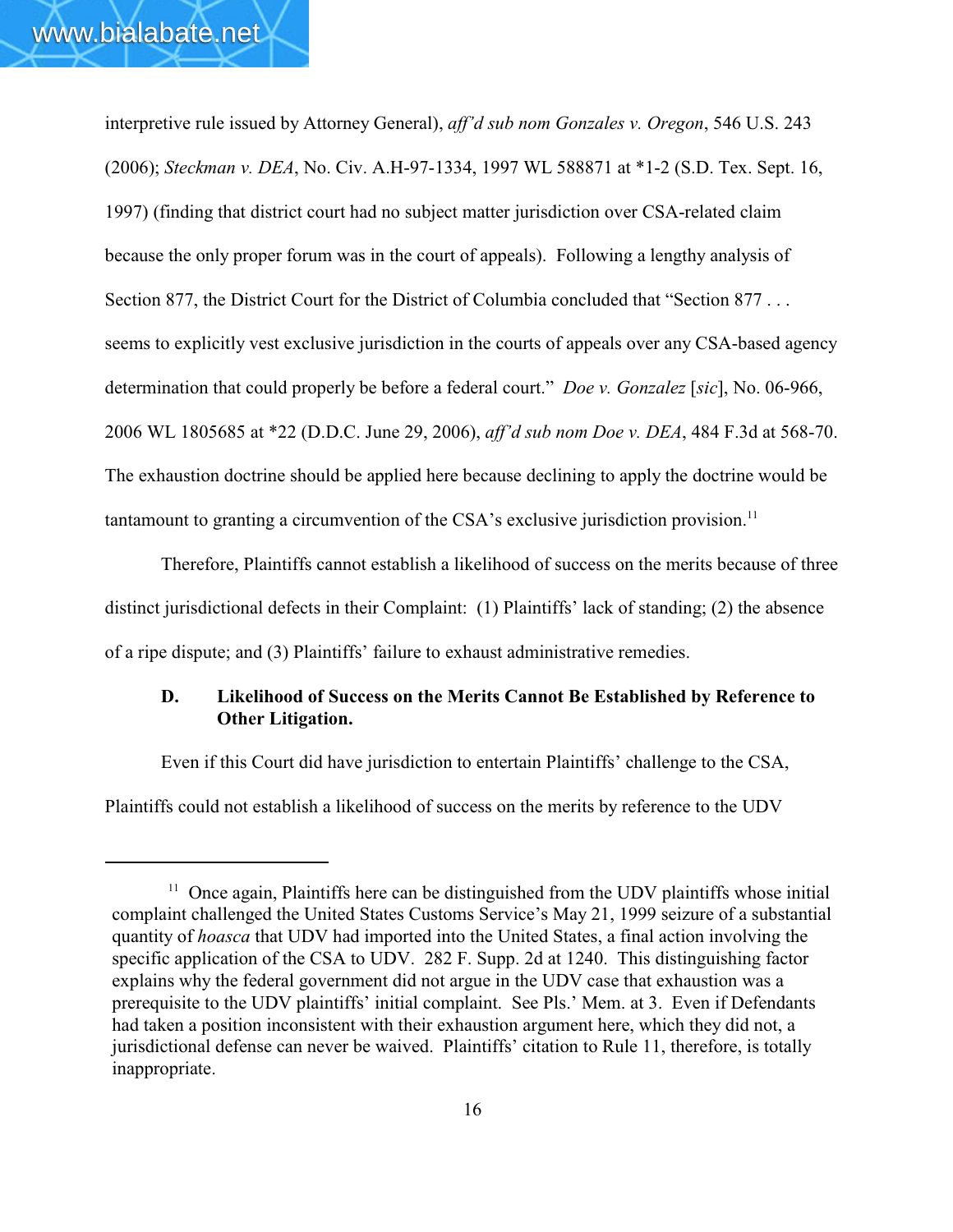litigation alone. Although it is correct that a preliminary injunction currently limits the federal government's right to enforce certain, but not all, CSA regulations, Plaintiffs are wrong to imply that there is a decision on the merits of the UDV's RFRA claim or that Defendants have conceded in that case. *See* Pls.' Mem. at 18, 47. More fundamentally, Plaintiffs are wrong to suggest that any and all religious groups would automatically be entitled to the same exemption that another religious group preliminarily obtained.<sup>12</sup> The Supreme Court clearly stated that RFRA analysis, just like analysis pursuant to the Religious Land Use and Institutionalized Persons Act, must be applied on a case-by-case basis to "specific claims for exemptions." *O Centro*, 546 U.S. at 436 (citing *Cutter*, 544 U.S. at 722). The Supreme Court's decision in the UDV matter is expressly limited to the facts in that case.

Moreover, the district judge presiding over the UDV litigation expressly found that "the factual circumstances relating to the consumption of hoasca tea by members of O Centro Espirita Benificiente Uniao do Vegetal (UDV), and the government's actions in regard to that use of hoasca, differ significantly from the facts involving the consumption of Daime tea by members of the Santo Daime Church, and the government's reaction to that use of Daime." Order Denying Mot. for Leave to File an *Amicus Curiae* Br. in Supp. of Pls.' Application for Prelim. Inj., Civ.

 $12$  Plaintiffs' argument misconstrues the Supreme Court's ruling in the UDV case. 546 U.S. at 439. Notwithstanding Plaintiffs' unsupported assertions to the contrary, the Supreme Court's limited holding in UDV was, simply, that the government had not sufficiently "demonstrate[d] . . a compelling interest in barring the UDV's sacramental use of *hoasca*." *Id.* (emphasis added). In so holding, the Supreme Court was applying the Congressionally-mandated RFRA "compelling interest test that requires the Government to address the particular practice at issue." *Id.* (emphasis added). Thus, the compelling interest test which serves as the sole thread sustaining Plaintiffs' argument is not at all dispositive of their case, as that very test demands "a case-by-case determination of the question, sensitive to the facts of each particular claim." *Id.* at 431 (internal quotations and citations omitted).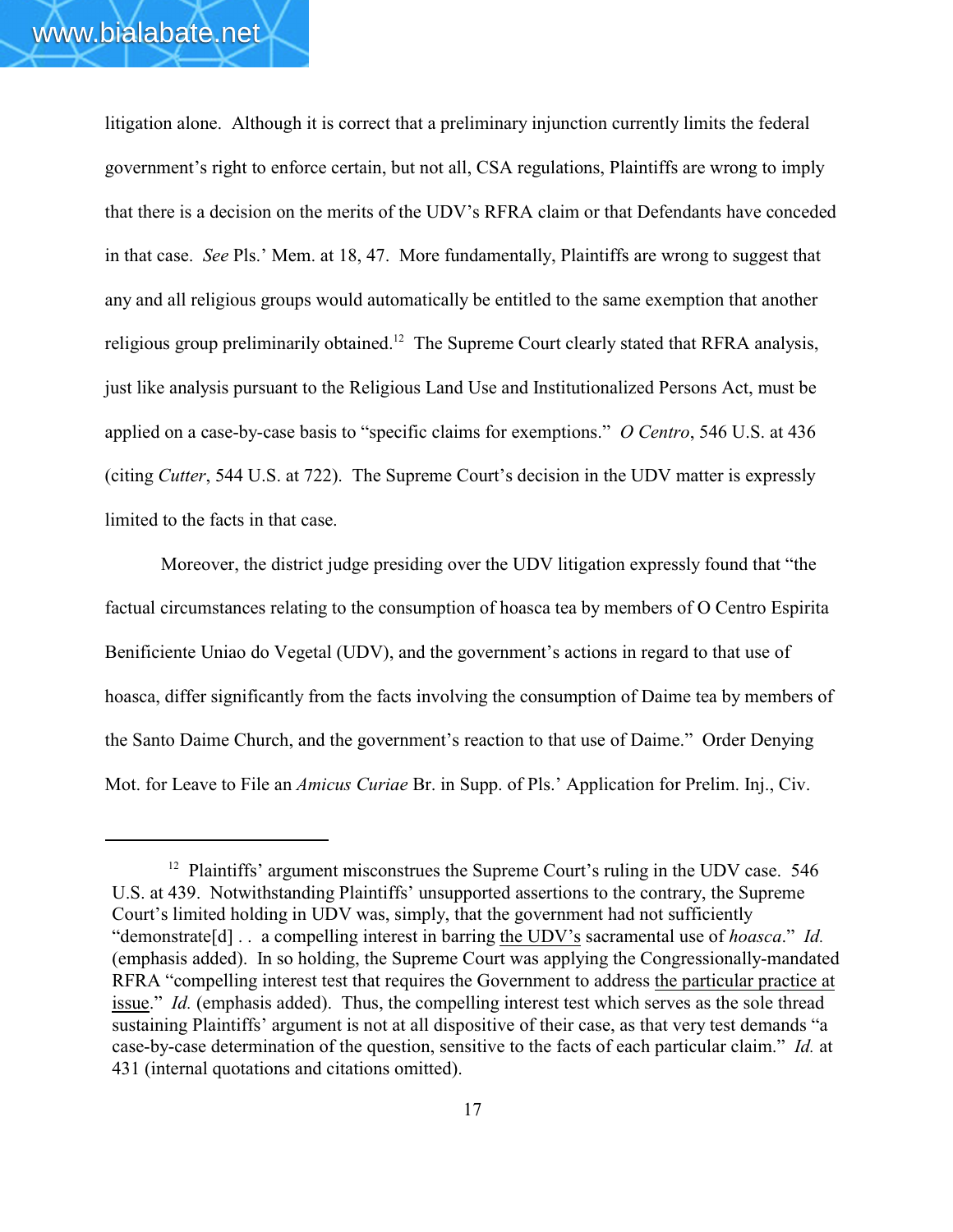No. 00-1647, at 2-3 (D.N.M. May 31, 2001), at Doc. #38. Plaintiffs made no mention of this order when asserting that "[t]he religious practice and other relevant issues establish that the Santo Daime and UDV are similarly situated." Pls.' Mem. at 48. Therefore, Plaintiffs cannot establish a likelihood of success on the merits based on the current status of litigation in another court, involving a different party, and a different set of factual circumstances.

# **II. PLAINTIFFS CANNOT SATISFY THE REQUIREMENTS FOR EMERGENCY INJUNCTIVE RELIEF**

When the moving party cannot demonstrate a strong likelihood of success on the merits of their claims, "the degree of harm required to justify" emergency injunctive relief is "greater than if plaintiffs had made a stronger showing on the merits." *Or. Natural Res. Council Fund v. Goodman*, 382 F. Supp. 2d 1201, 1206 (D. Or. 2004). In such cases, the moving party must show that the balance of hardships tips "decidedly" in their favor. *Kootenai Tribe of Idaho v. Veneman*, 313 F.3d 1094, 1124 (9th Cir. 2002).Plaintiffs here cannot make "the requisite showings that they will suffer 'irreparable injury' and that they are favored by the balance of hardships," *id.*, or show that the public interest weighs in favor of granting a temporary restraining order, *see Hells Canyon Preservation Council v. Jacoby*, 9 F. Supp. 2d 1216, 1245 (D. Or. 1998). Therefore, Plaintiffs' application for emergency relief must be denied.

## **A. Plaintiffs Cannot Identify Any Emergency Necessitating the Relief They Seek.**

Plaintiffs cite no immediate or imminent circumstances warranting emergency relief. The seizure of Plaintiffs' ayahuasca and arrest of Plaintiff Goldman occurred nearly a decade ago, Compl. ¶ 25, Defendants have not filed charges or prosecuted Plaintiff Goldman or another Plaintiff for the illegal importation of ayahuasca, Compl. ¶ 29, and the statute of limitations on the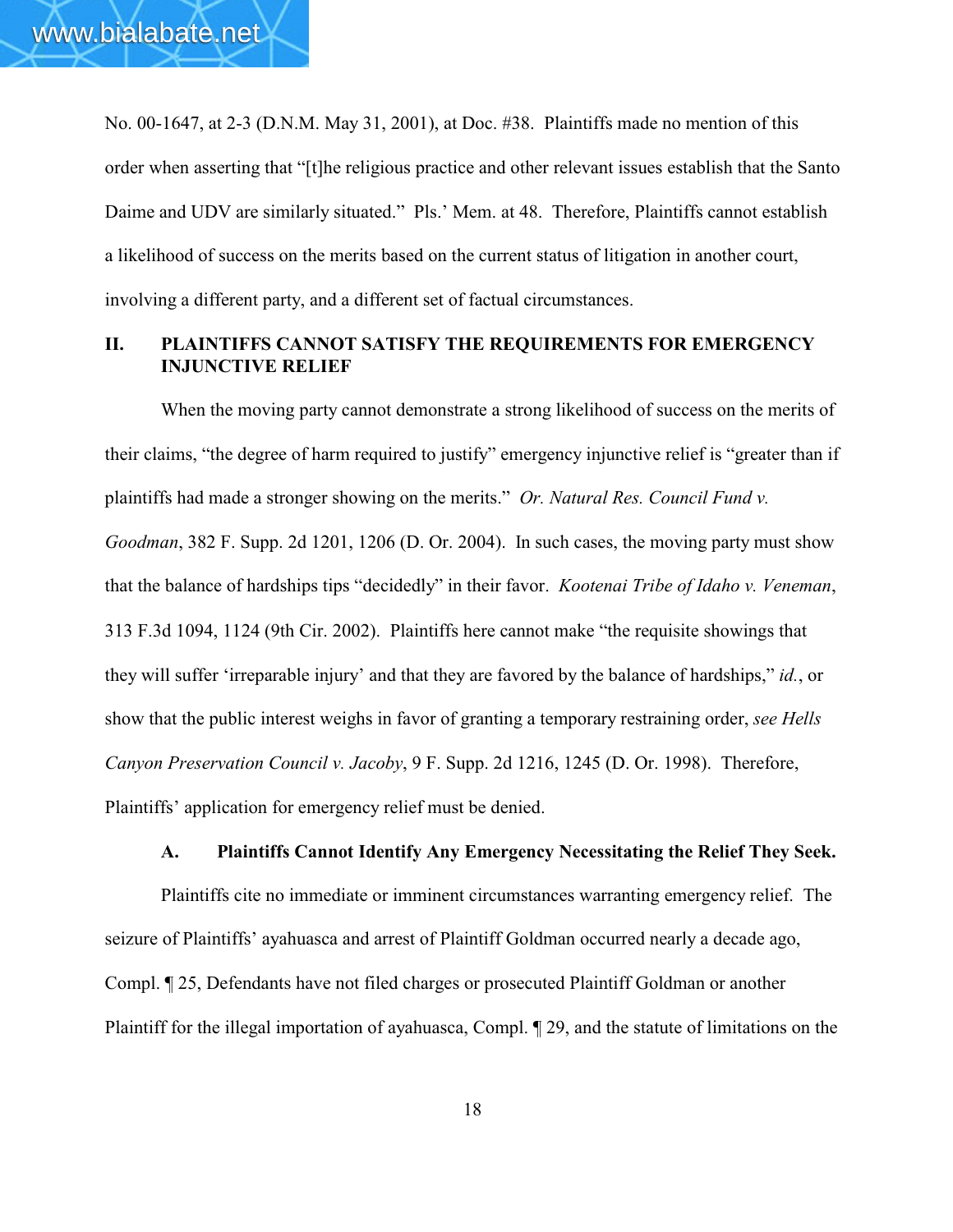events leading to Plaintiff Goldman's arrest has long since expired. *See* Goldman Decl., at 21. Despite Plaintiffs' disingenuous and decidedly vague claim of "continuing threats of prosecution and threats to seize the Holy sacramental tea," Compl. ¶ 56, Defendants have made no representations to Plaintiffs that Defendants intend to prosecute or take another enforcement action against Plaintiffs since at least as long ago as October 2001. *See* Pls.' Mem. at Ex. N (Letter from Robert D. McCallum, Jr. to Roy Haber (Oct. 19, 2001)).<sup>13</sup> At most, Plaintiffs' complaint raises the possibility of a future dispute between the Santo Daime Church *if* Plaintiffs file a request for an exemption from the CSA and/or its regulations and *if* Plaintiffs are dissatisfied with the decision reached by the DEA Administrator. However, courts have "long since determined that speculative injury does not constitute irreparable injury." *See, e.g.*, *Colo. River Indian Tribes v. Town of Parker*, 776 F.2d 846, 849 (9th Cir. 1985).<sup>14</sup>

Since at least as early as February 2001, Plaintiffs have been aware that Defendants had neither resolved the question of whether Plaintiffs were entitled to an exemption from the CSA nor made a final determination on Plaintiffs' request for an exemption. *See* Pls.' Mem. at Ex. K

 $13$  Furthermore, the Department of Justice's October 19, 2001 letter, which Plaintiffs allege gave rise to the "extreme jeopardy" they currently face, made no threat or other representation that Defendants intended to take action against Plaintiffs. All then-Assistant Attorney General Robert D. McCallum, Jr. wrote at that time was that "the Department believes the prohibition on the importation, distribution and possession of ayahuasca tea is the least restrictive means of furthering a compelling governmental interest, and neither [RFRA] nor the United States Constitution compels the United States to permit such importation, distribution and possession." Ex. N.

 $14$  The entirely speculative nature of Plaintiffs' claims render their application for a temporary restraining order particularly inappropriate given the mandatory nature of the injunction they seek. Mandatory injunctions, which are "particularly disfavored," are "not issued in doubtful cases" such as this one, where Plaintiffs cannot show a likelihood of success on the merits, or establish with any certainty that irreparable harm will result absent the injunction they seek. *Anderson v. United States*, 612 F.2d at 1114, 1115.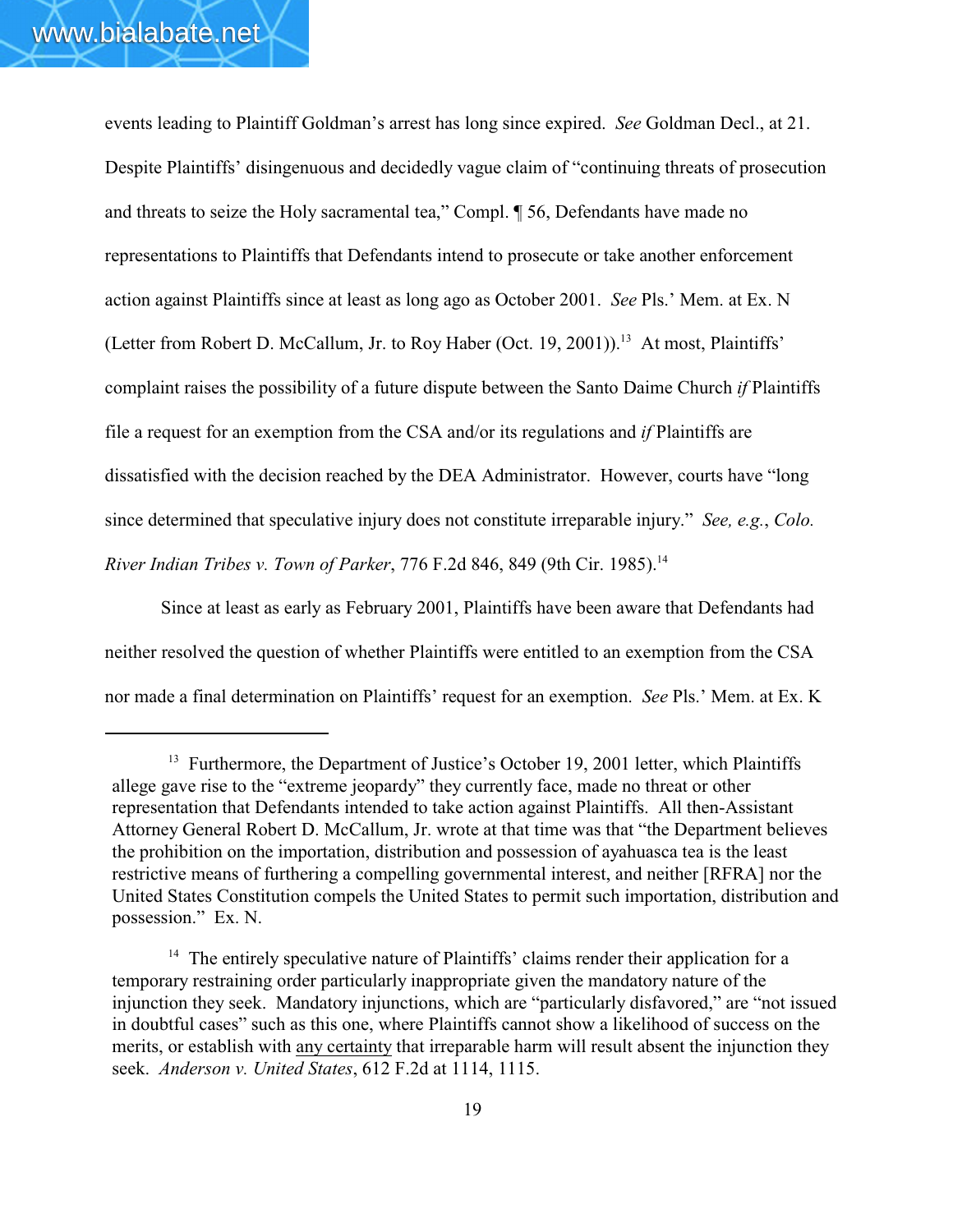(Letter from Stuart E. Schiffer to Roy Haber (Feb. 2, 2001)), at 1-2. Moreover, at that time, the Department of Justice solicited additional information from Plaintiffs, including answers to "written questions the Department submitted to [Plaintiffs]" and "any additional information that [Plaintiffs] may wish to provide in response to the position set out by the government" in its opposition to the motion for a preliminary injunction filed in the UDV case. *Id.*<sup>15</sup> Plaintiffs declined to respond to the Department's "written questions." *Id.* Plaintiffs also did not provide "any additional information . . . in response to the position set out by the government" in its opposition motion in the UDV case. *Id.*

Furthermore, Plaintiffs have long been aware that if they wish an exemption from the CSA, they should send a petition for exemption to the DEA. On May 1, 2008, the Department of Justice provided Plaintiffs with the contact information for the Deputy Assistant Administrator, Office of Diversion Control, DEA, to whom petitions for religious exemptions should be sent. *See* Ex. Q. Additionally, Plaintiffs' counsel is admittedly very familiar with the details of the UDV litigation in the district court in New Mexico.<sup>16</sup>

 $15$  Plaintiffs' assertion that "the defendants advised plaintiffs that any issues they wanted to raise should be done in the context of the UDV case at the district court level," Pls.' Mem. at 42, 44 (citing Ex. K), misrepresents Defendants' communication to Plaintiffs which was, more accurately, an offer to "consider any additional information that [Plaintiffs] may wish to provide in response to the position set out by the government" in its filing in the UDV case. Ex. K, at 2. This excerpt from Mr. Schiffer's letter was merely an invitation to Plaintiffs to provide information, not a refusal to consider Plaintiffs' concerns unless presented in a formal filing to the district court in the UDV case.

 $16$  In fact, Mr. Haber's December 8, 2007 letter to officials at the Department of Justice, *see* Pls.' Mem. at Ex. O (Letter from Roy Haber to Stuart E. Schiffer (Dec. 8, 2007)), cites the Department's November 21, 2007 Motion to Dismiss the UDV plaintiffs' amended complaint. That same motion, familiarity with which Mr. Haber has repeatedly demonstrated, makes plain the Department's position that petitions for religious exemption from the CSA or its implementing regulations should be directed to the DEA Administrator. Therefore, since at least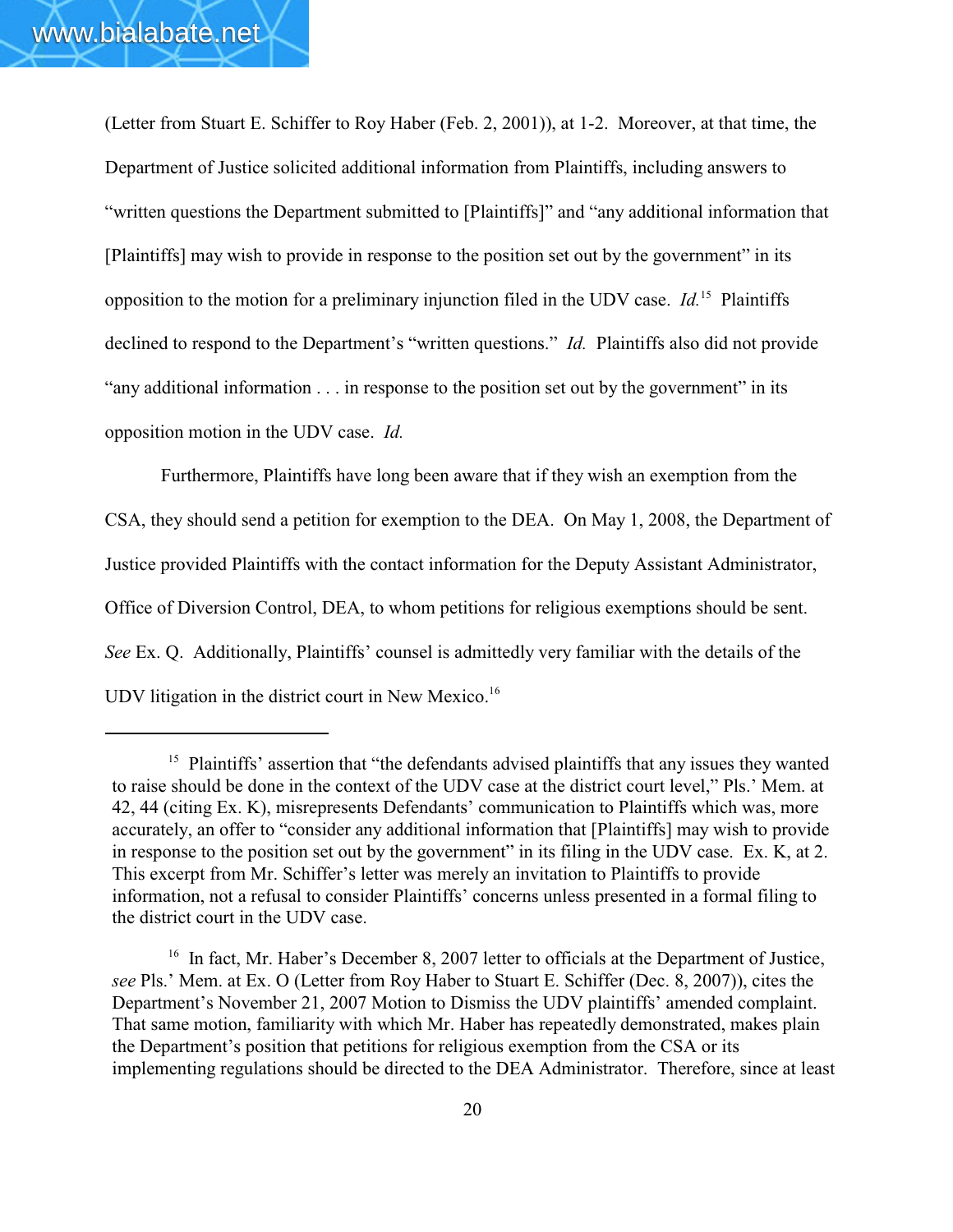## **B. Plaintiffs' Delay Indicates They Face No Irreparable Harm.**

Plaintiffs argue that they "should not be forced to make a Hobson's choice of either abandoning their religion or risk[ing] arrest and prosecution by defendants," *see* Pls.' Mem. at 16, but their ability to claim hardship is fatally undermined by their failure to seek any administrative or judicial relief for seven or eight years. Plaintiffs acknowledge that they were advised on October 19, 2001 that federal law does not permit the use of a substance containing DMT, *see id*., but they offer no justification for their seven-year delay in challenging the CSA. As Plaintiffs describe at length, albeit inaccurately in many instances, case law regarding religious drug use has developed in recent years, which is why the Department of Justice advised Plaintiffs that they should avail themselves of the DEA's administrative process for seeking exemptions from the CSA and its implementing regulations. To the extent Plaintiffs face any uncertainty about whether an application for an exemption from the CSA would be granted, that uncertainty is due to Plaintiffs' failure to apply for an exemption. To be clear, Defendants have not determined whether an application for an exemption would be granted. Therefore, Plaintiffs cannot establish any hardship that would be imposed by deferring judicial review at this time.

Plaintiffs' long and entirely unexplained delay in filing their complaint and seeking relief "implies a lack of urgency and irreparable harm." *Oakland Tribune, Inc. v. Chronicle Publ'g Co.*, 762 F.2d 1374, 1377 (9th Cir. 1985). *See also Docusign, Inc. v. Sertifi, Inc.*, 468 F. Supp. 2d 1305, 1310 (W.D. Wash. 2006) (finding plaintiff's delay of nearly one year "undermines its claim of irreparable harm and request for immediate injunctive relief"); *Prindable v. Ass'n of Apartment*

as early as December 2007, Plaintiffs, by and through their counsel, have been on notice of the proper administrative process for the relief they now improperly seek in district court.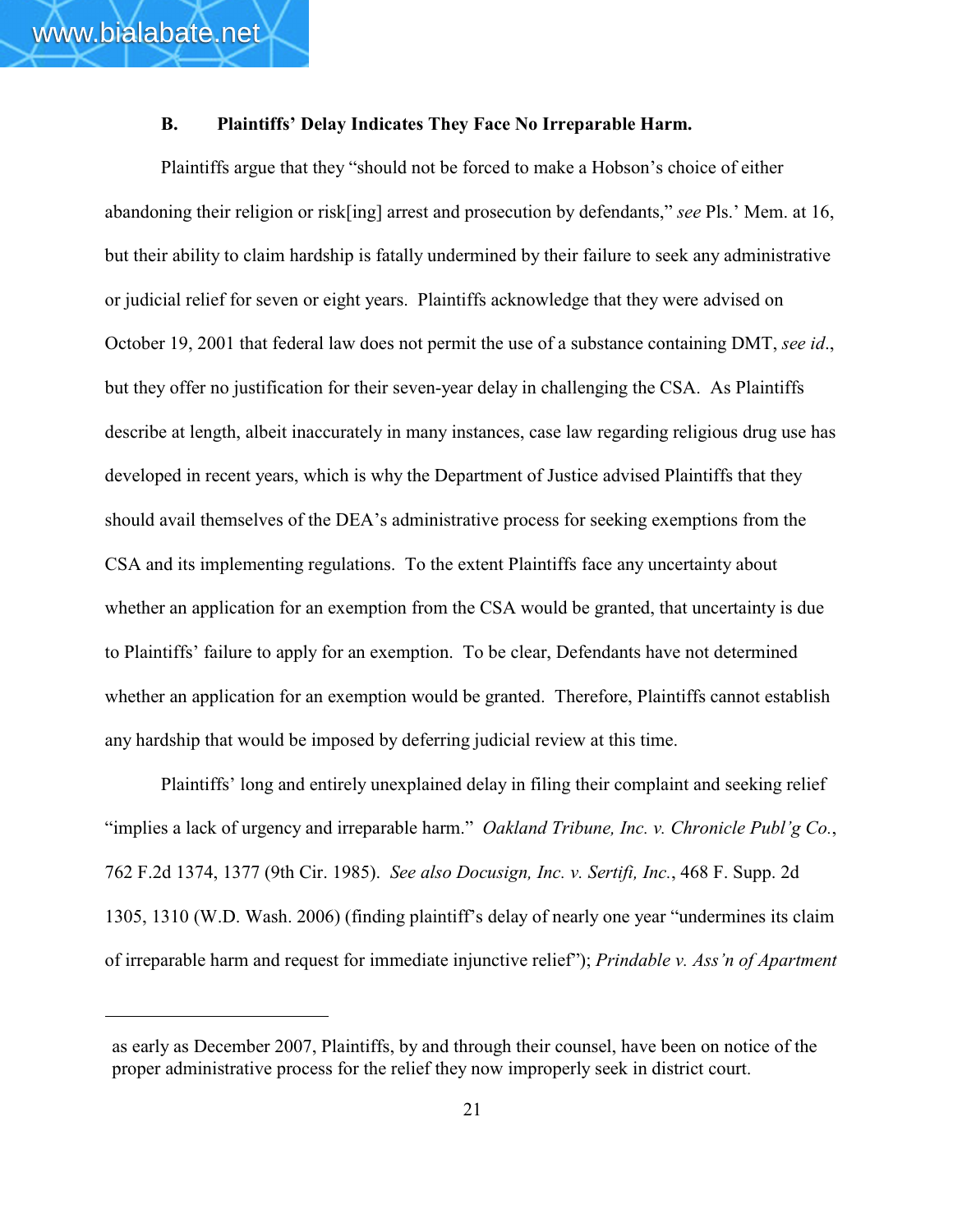*Owners of 2987 Kalakaua*, 304 F. Supp. 2d 1245, 1262 (D. Haw. 2003) ("Such a lengthy delay, when there has been no change in the relevant factual circumstances, cuts decidedly against a finding of harm or hardship – irreparable or otherwise."). Accord *Lydo Enters. v. City of Las Vegas*, 745 F.2d 1211, 1213 (9th Cir. 1984) ("A delay in seeking [injunctive relief] is a factor to be considered in weighing the propriety of relief.").

Plaintiffs' claim that they "have been in extreme jeopardy since" the Department of Justice's October 19, 2001 letter is disingenuous. Defendants have not taken any enforcement or prosecutorial action against Plaintiffs, despite being well aware of the identity of Plaintiff Goldman due to his arrest in May 1999, as well as the existence of the Church as a result of their attempt to participate in the UDV litigation. In the more than nine-year period since Plaintiff Goldman's arrest and seizure, the relationship between the parties has not changed in any way, let alone so dramatically as to convert what has for years been a tolerable situation for Plaintiffs into a pressing emergency, now requiring immediate action by the Court.

## **C. Plaintiffs' Requested Relief Does Not Serve the Public Interest.**

Finally, the public interest would be disserved if a temporary restraining order were issued because Congress has found that the use of controlled substances outside of the framework specified by the CSA has "a substantial and detrimental effect on the health and general welfare of the American people." 21 U.S.C. § 801(2). Because the public interest is at the heart of the government's prohibition on the importation, distribution, and use of ayahuasca, Plaintiffs' motion for a temporary restraining order must be denied.